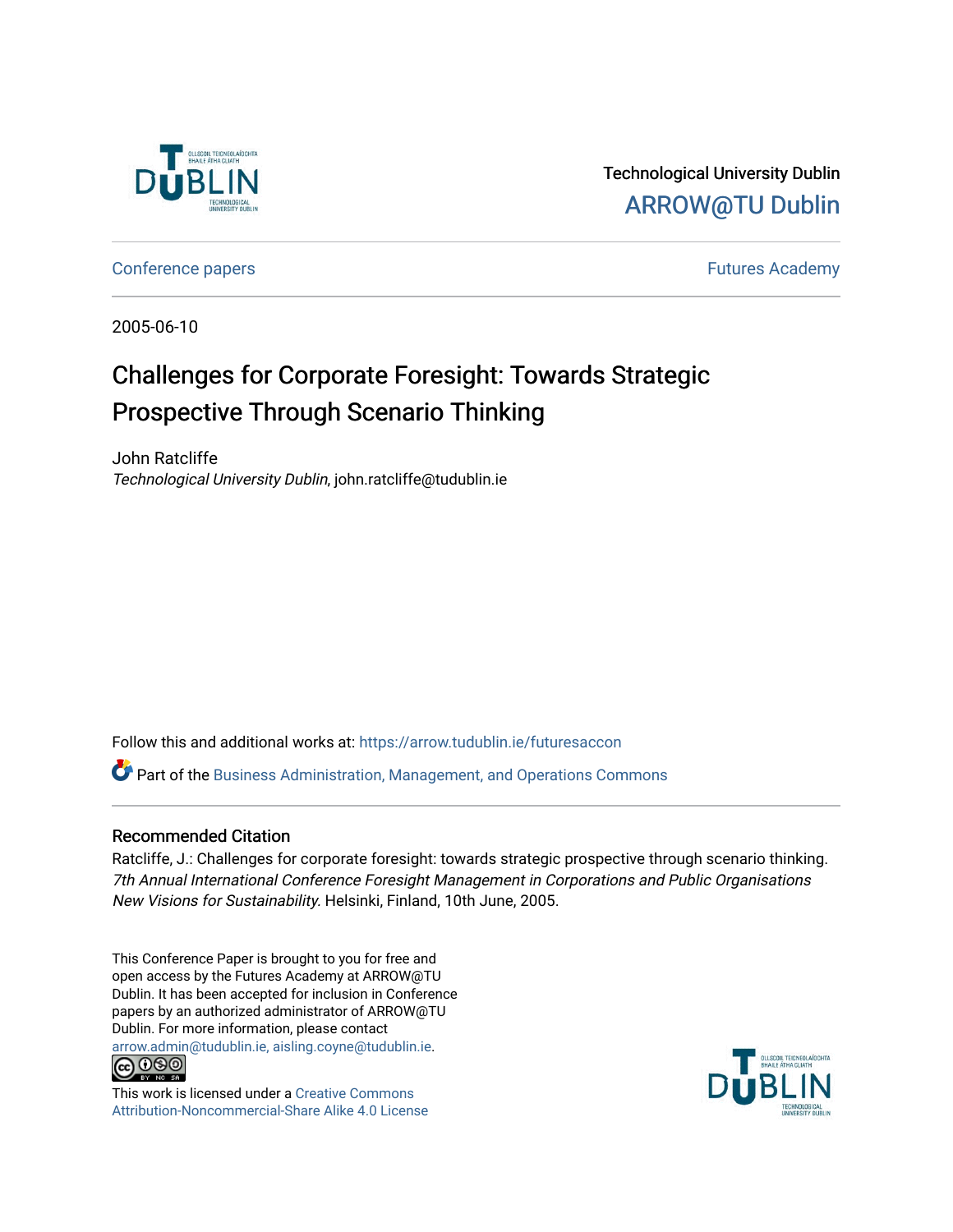**7 th Annual International Conference**

#### **FORESIGHT MANAGEMENT IN CORPORATIONS AND PUBLIC ORGANISATIONS NEW VISIONS FOR SUSTAINABILITY**

**" Challenges for Corporate Foresight: Towards Strategic Prospective Through Scenario Thinking"**

#### **KEYNOTE ADDRESS By**

**Professor John Ratcliffe**

**Director: Dublin Institute of Technology Chairman: The Futures Academy**



**Helsinki, Finland Friday 10 th June 2005**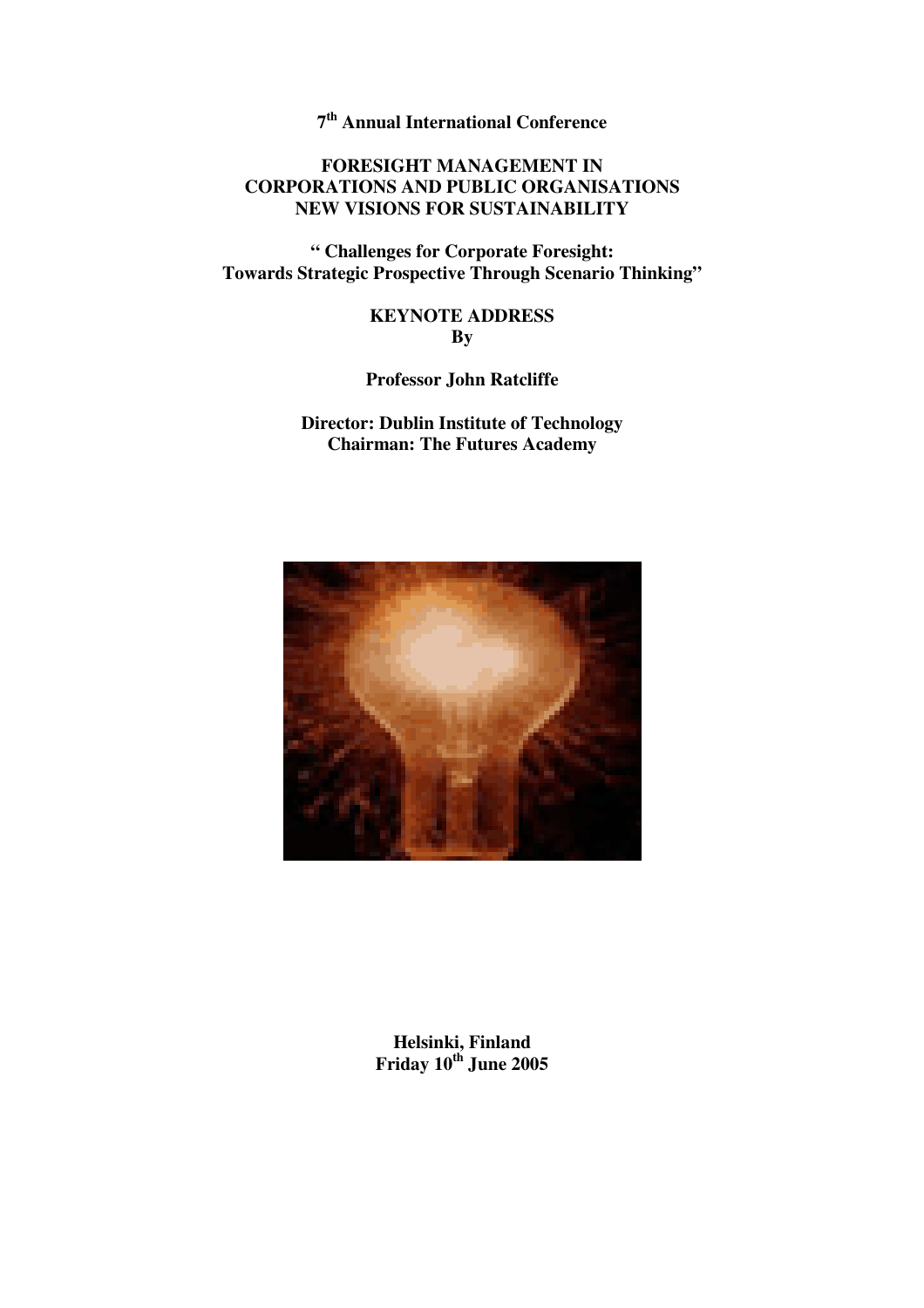# **" CHALLENGES FOR CORPORATE FORESIGHT: Towards Strategic Prospective Through Scenario Thinking"**

# **CONTEXT**

# **The Transformation**

Every few hundred years there occurs, in Western history, a sharp 'transformation'. Within a few short decades, a society rearranges itself – its worldview; its basic values; its social and political structure; its arts; its key institutions. Fifty years later there is a new world. The birth of the European city in the thirteenth century; Gutenburg's invention in 1455 of printing with movable type; and the perfection of the steam engine along with the American Revolution and Adam Smith's 'Wealth of Nations', all in the last quarter of the eighteenth century, mark three such transformations [Drucker, 1993].

We currently live in just such a period of transformation. It is creating the 'Post Capitalist Society'. In some areas, basic shifts in society and structure have already happened. With virtual certainty it can be said that the new society will be nonsocialist, post-capitalist, discontinuous and organisationally pluralist. Information will lead to knowledge, and hopefully knowledge to wisdom. Regulation, likewise, will give way to awareness, and awareness in turn to responsibility. The one thing we can be sure of is that the world that will emerge from the present rearrangement of values, of beliefs, of social and economic structures, of political concepts and systems, indeed of world views, will all be different from anything anyone today imagines [*ibid*]. Everything is in flux, which is why it is also the time to shape the future now. This is the 'grand challenge' for society at large – and for corporations in particular.

# **A New Mindset**

A new mindset is required by corporate organisations to anticipate and prepare for the future. A mindset that embraces individualism, collaboration and innovation. A mindset that addresses societal and environmental, as well as economic, imperatives. Above all, however, a mindset that can tackle complexity, uncertainty and change.

In other words, corporate management, in the post-capitalist era demands a total strategic commitment based, as Tom Peters [1988] would say:

*"on entirely new ways of thinking about organisations".*

This implies a mindset that is oriented to process rather than to structure; that is ecologically driven rather than hierarchically driven; that is value-added rather than competitive; that is holistic rather than functional; and that is collaborative and innovative rather than adversarial and derivative.

A futures orientation, with strong foresighting capability and capacity, founded on flexible and adaptable systems, is the secret of success.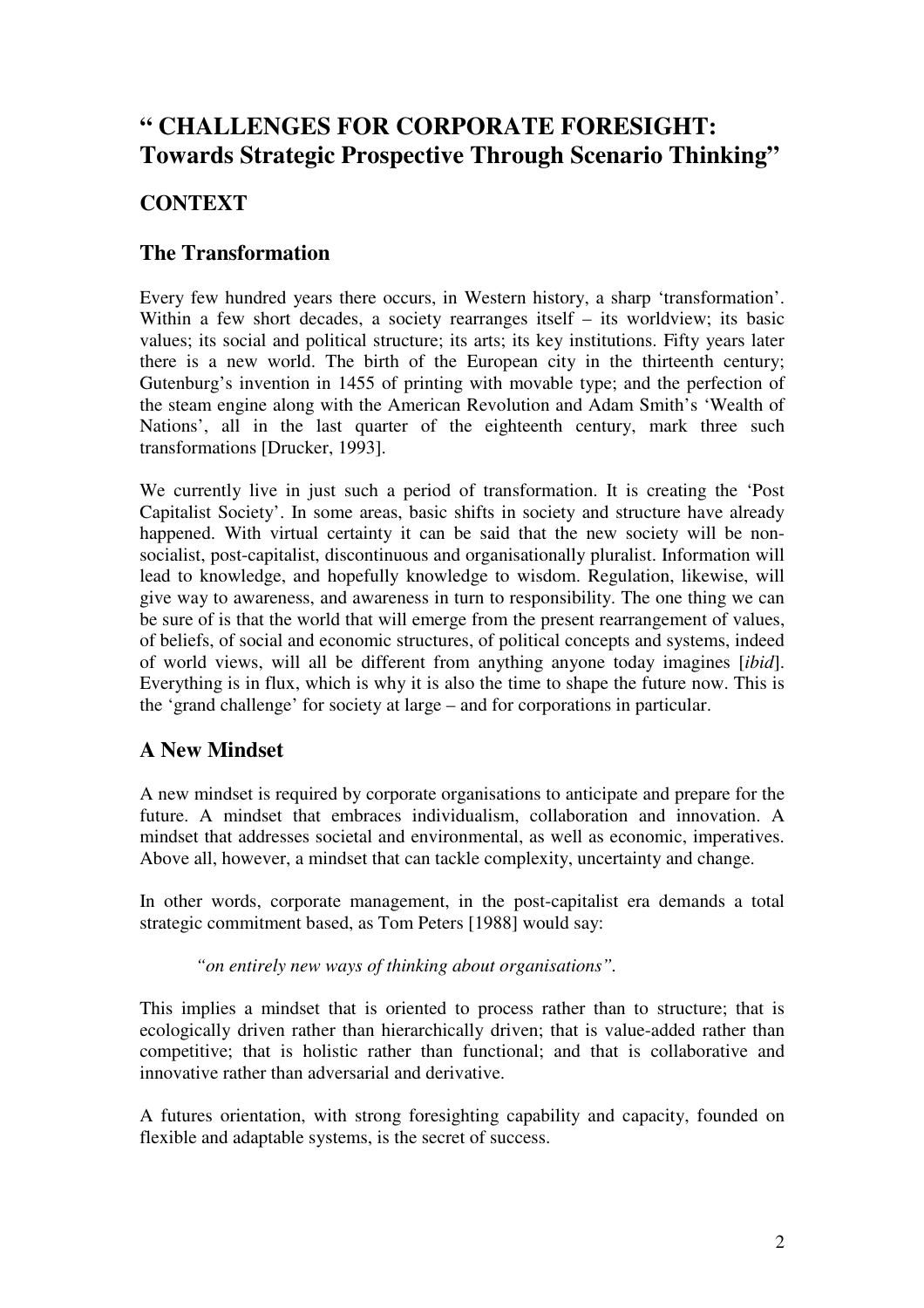# **The Need for Futures Thinking**

To create the future one must first be capable of imagining it. Not predicting, not planning, not forecasting – imagining. Preparing an organisation to anticipate that it could face a number of environments that are fundamentally different from the present is a radical departure from standard practice for most. But by learning to develop and use methods and techniques drawn from the 'futures field', organisations can take actions to make a desirable future occur, quickly adapt to unfavourable environments, and efficiently implement strategies that will succeed in many different social and market conditions.

Here, I fear, Foresight, as a field is failing. It has fallen into the hands of bureaucrats, technocrats and, forgive me, academics. Whilst there is a clear need for structures, organisation, rigour, experts and information; there is an overriding need for vision, imagination, creativity and judgement. The exploratory and questioning spirit of foresight is in grave danger of being quashed by the dreary and disheartening machinations of governance, civic and corporate, and the pedantry and procrastination of academe. The qualitative, subjective, and behavioural dimensions of foresighting, are all too frequently overshadowed by the quantitative, technological and empirical.

Furthermore, I would argue that there should be three distinct phases in any 'futures' exercise – Divergence, Emergence, and Convergence (see exhibit 1) – and that far too many foresighting studies place too much emphasis on the second stage - Emergence – and too little on the first and third – Divergence and Convergence. Because of this, there is insufficient difference now between many so called foresighting programmes and most conventional strategic surveys, analyses and plans. The quest and zest have gone!

# **Conceptual Approach**

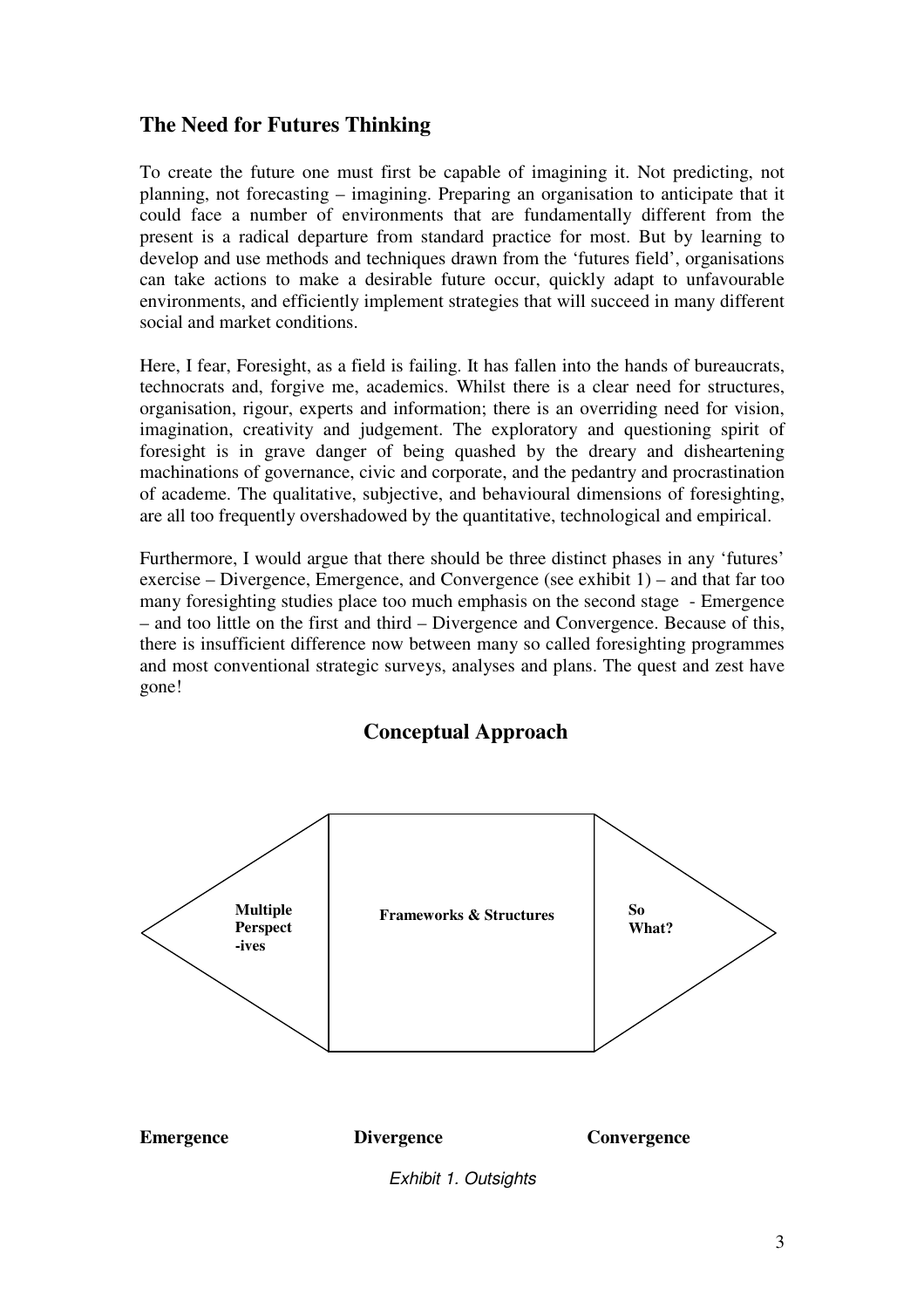For this reason, as a scenario planner of long-standing, I have also become increasingly attracted to the Prospective method. And, at the Futures Academy, DIT, we have developed, tested and tried a futures approach called 'Strategic Prospective Through Scenarios Thinking' (see exhibit 2) which combines the French prospective methodology with Anglo-American scenario planning techniques.

It is worth recalling that Gaston Berger, one of the founders of the prospective school over half-a-century ago, distinguished the main principals of the approach as being [Roubelat, 1997]:

- $\Box$  to look far away, as prospective is a long-term activity:
- $\Box$  to look breadthways, in order to examine interactions;
- to look in-depth, so as to become aware of the most important trends and issues;
- $\Box$  to take risks, because new adventures can lead to the change of long-term plans; and
- $\Box$  to take care of humanity, as prospective should fundamentally be concerned with implications for people.



# **The Scenario Matrix**

*Exhibit 2. The Scenario Matrix*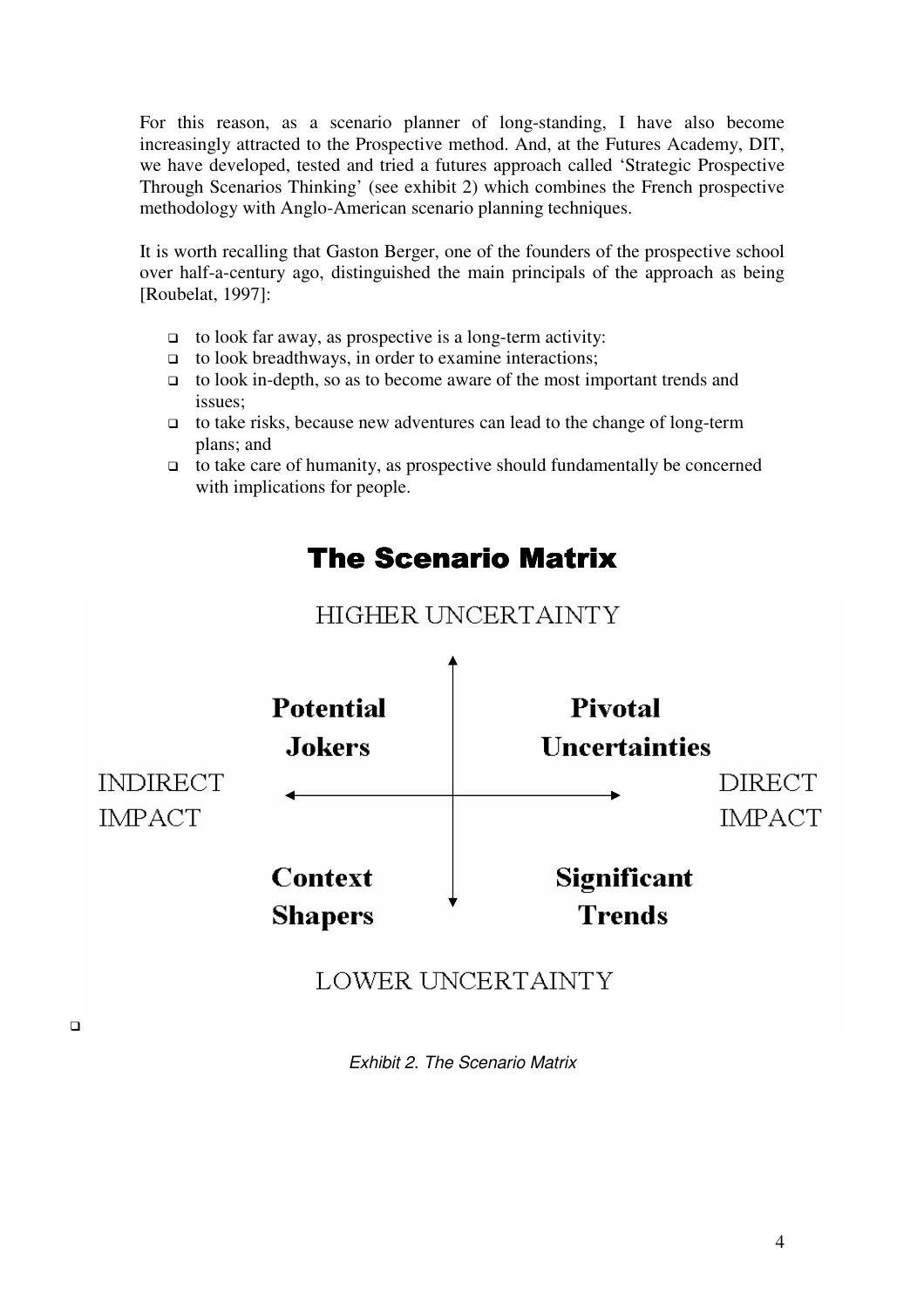

*Exhibit 3."Prospective through Scenarios' Source: Ratcliffe and Sirr (2003) The Futures Academy*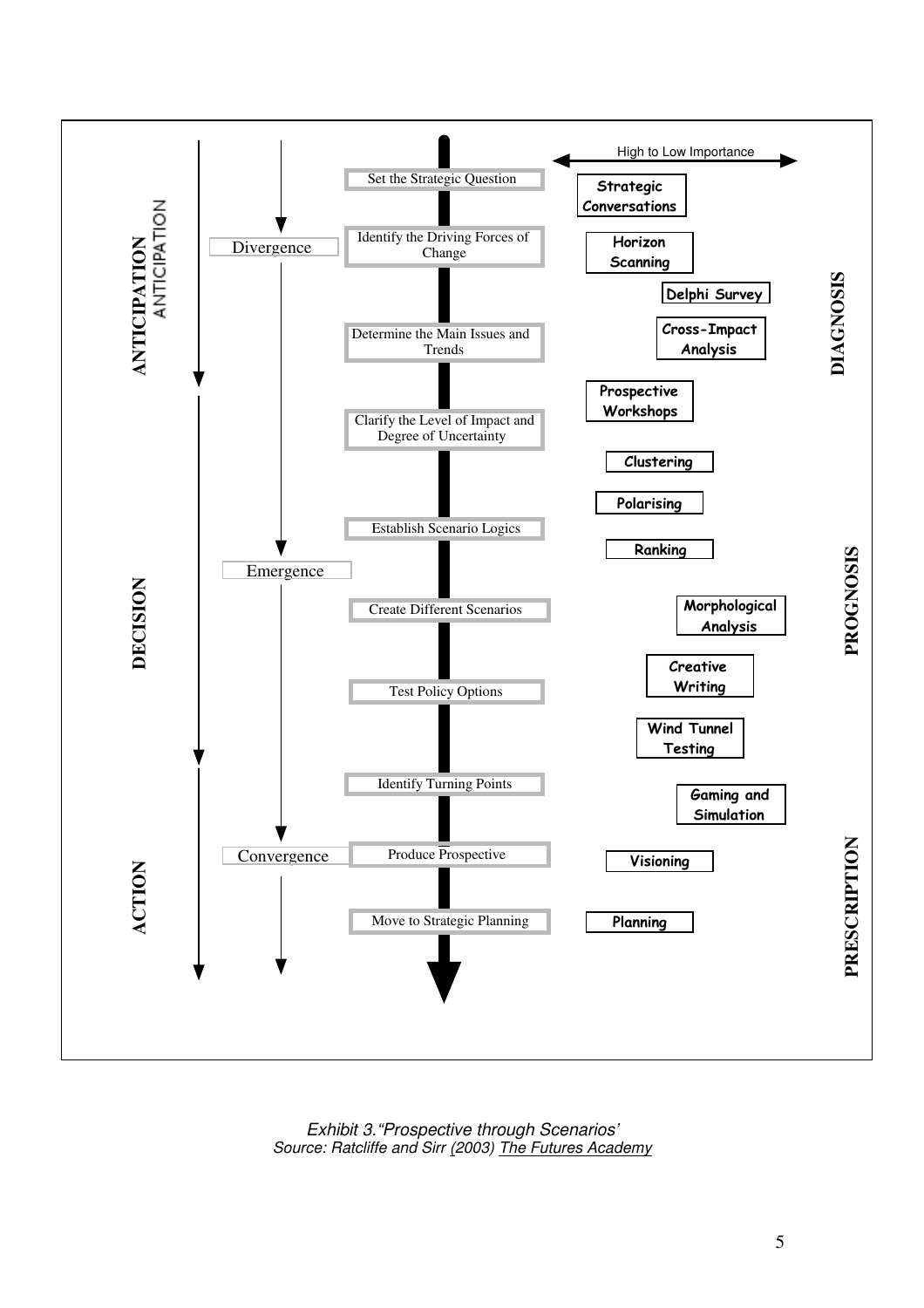Within this prospective, scenarios provide powerful tools for strategic policy analysis, especially where policy-makers have fragmented, unstructured and biased information. They provide a comprehensive, clear and accessible insight into how policy options might play out in various different futures.

What then are the major challenges facing the corporate world in adopting a futures oriented approach, whether by way of foresight or prospective? For the purposes of this address I have grouped them into five formative fields.

- 1. Fostering a **CULTURE** of Foresight
- 2. Envisioning **CHANGE**
- 3. Exploring **CREATIVITY**
- 4. **COMMUNICATING** Futures
- 5. **CHAMPIONING** Prospective

For each of these fields three key action areas have been identified.

#### **1. FOSTERING A CULTURE OF FORESIGHT**

Moving from traditional planning to futures and foresight-based strategic planning requires first and foremost a transformation of corporate culture. Many, probably most, of the problems of introducing foresighting into an organisation, stem from a failure to recognise the magnitude and duration of the implementation effort that is required to use a futures oriented approach to change management assumptions, attitudes and aspirations. Most corporate cultures, moreover, are still heavily biased towards quantitative analysis, whereas a futures approach, especially one using scenarios, is primarily qualitative.

The three key action areas are:

- □ Core Values
- Civic Responsibility
- Credibility Through Scanning

#### **Core Values**

A major shift is for a corporation to move from respecting 'knowing' to cherishing 'not knowing'. Good managers, it is all too often said, know where they are going and how to get there. Futures, foresight and scenarios, by contrast, confront us with the need to admit that we do not, and cannot, know much of what lies ahead. There is an obvious need, therefore, to change the system so that managers routinely consider alternatives – futures, strategies and tactics – before making a decision. Indeed, this process should be mandatory and automatic, a core value, not merely voluntary and desirable.

A distinction can be made between three different kinds of values attached to different levels of organisational experience [Limerick *et al*, 2002]. These are: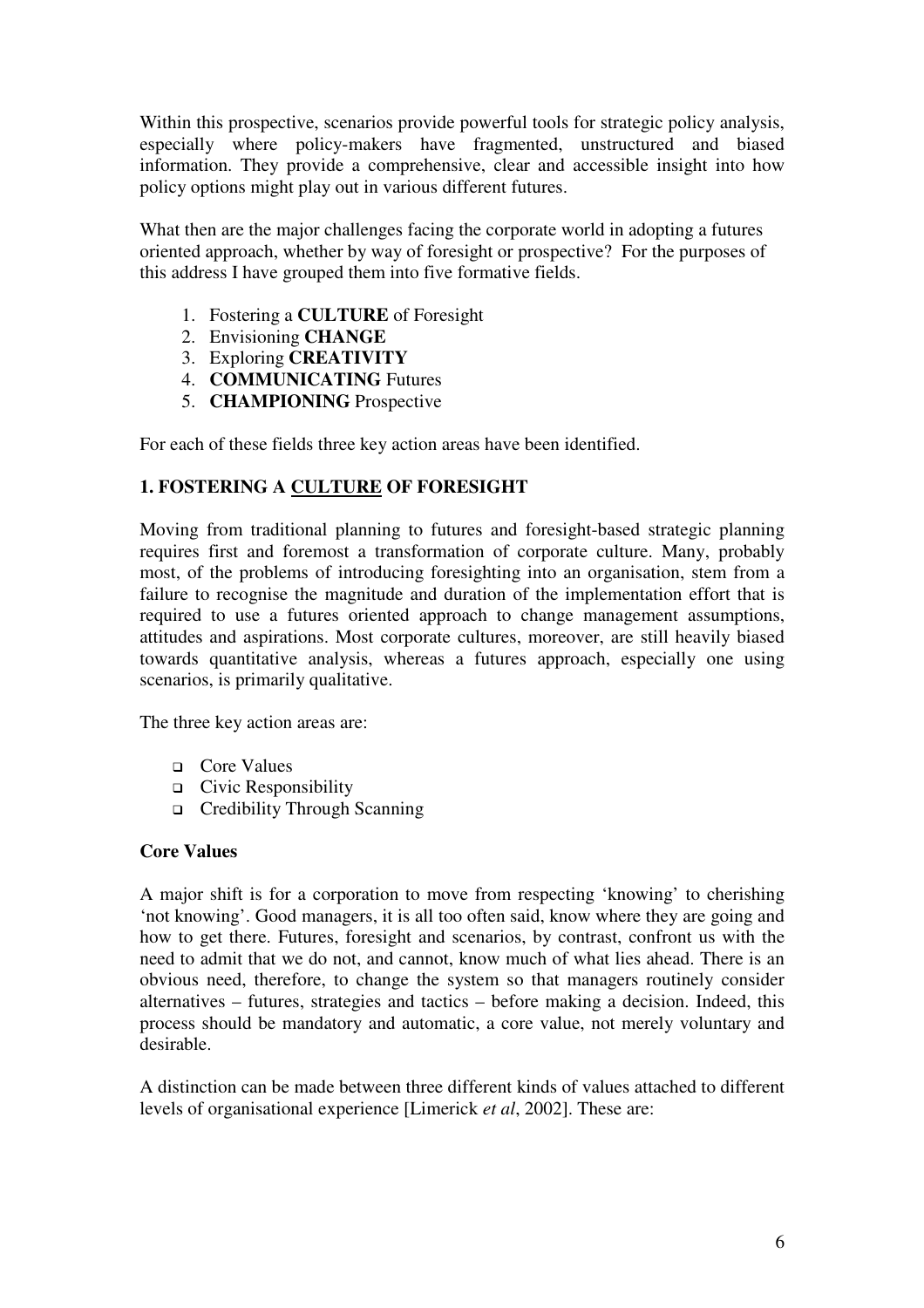- *Transcendental Values*; that hold true, above all others, whatever the field and the situation, and are closely associated with the identity and culture of the organisation. They tend to define what kind of people the firm would like to be.
- *Strategic Values*; those directly related to the mission and logic of the organisation, such as the commitment to market share, growth or technical excellence. They define not what kind of people the firm are, but what they do.
- *Operational Values*; these are intimately related to the daily operations of the different parts of the organisation. They define how things are done.

No one knows the end from the beginning, but a constant theme which plays throughout successful corporations is that they have been led by a broad, overarching, shared vision, underpinned by a set of collective values enabling them to become action-learning communities. The prospective process provides a means by which this shared vision is shaped, and scenario thinking helps create a culture that prepares all concerned to be agile and flexible amid changing forces and priorities – whilst adhering to core values.

#### **Civic Responsibility**

No longer is it possible for corporations to go about their business, quietly or otherwise, telling no lies and breaking no laws, selling things that people want, and making money. That world has gone. Today, all companies, but especially big ones are enjoined from every side to worry less about profits and be socially responsible instead. Thus, companies at every opportunity now pay elaborate obeisance to the principles of corporate social responsibility (CSR) [Economist, 2005]. Indeed, it has been stated that arguably the single most important issue of the  $21<sup>st</sup>$  century is the power of large corporations to shape the future of the planet [Collier & Fuller, 2005]. My own view echos, in its timorous way, that of Jack Welch, who, when chairman of general Electric, stated:

*"I've always believed that the greatest contribution a business can make to society was its own success, which is the fountainhead of jobs, taxes, and spending in the community. I still believe that – but I don't think that is enough anymore. And I don't believe even generous financial philanthropy on top of that prosperity is enough. In these times companies cannot remain aloof and prosperous while surrounding communities decline and decay."*

Generally, there can be little disagreement that corporations worldwide need to develop a profound sense of responsibility. And, in this context, it is argued that responsibility without foresight is blind, but more critically, foresight without responsibility is dangerous [*ibid*]. Interestingly, moreover, in examining the degree to which the links between responsibility and foresight are being made by companies in their reporting on CSR it is apparent that the attitudes of managers to time and the future is exactly the opposite of what is needed. Instead of thinking about the risks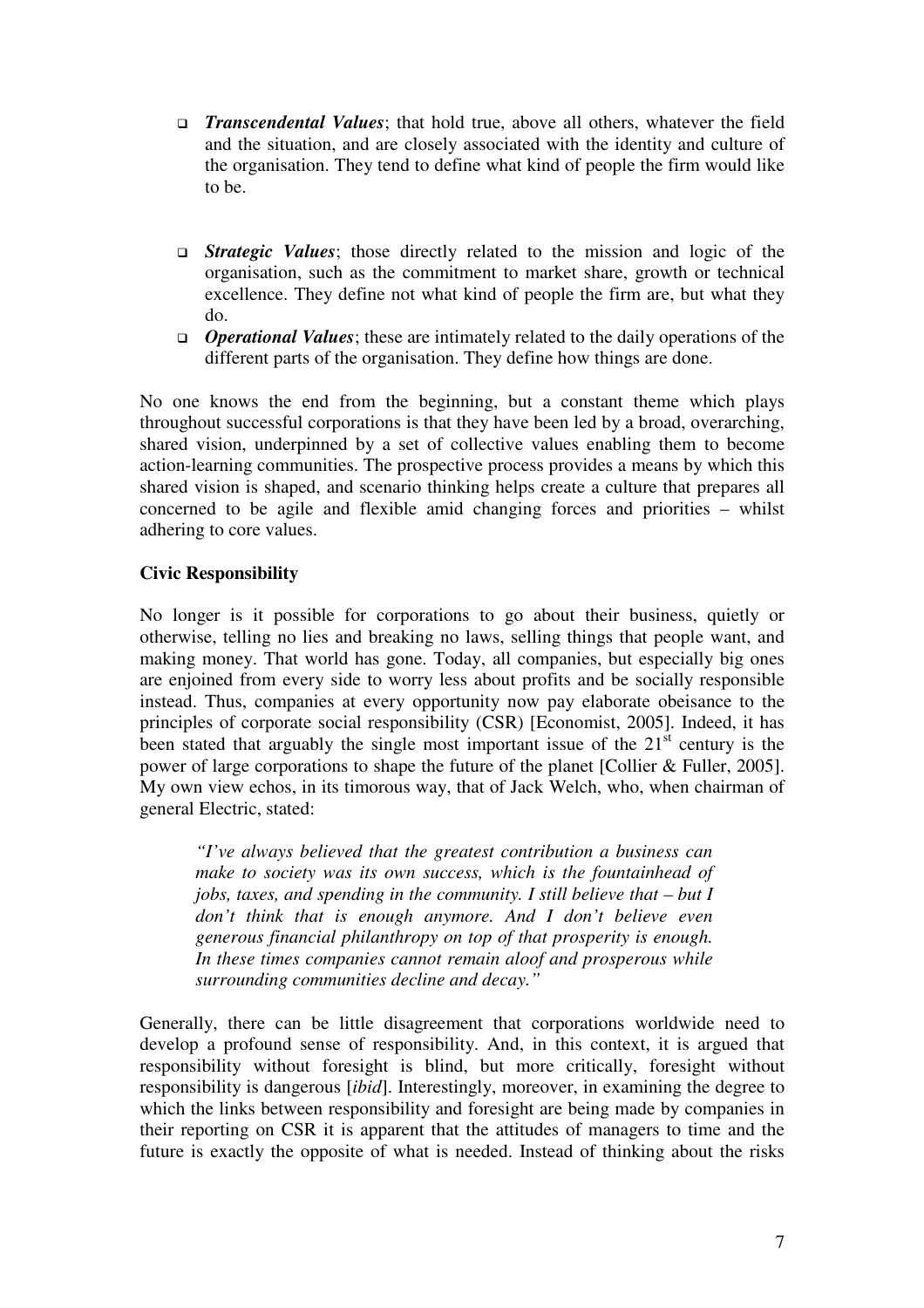created by the organisation for the future of society, they anticipate the future risks in society and its present effects on the corporation [Fuller & Tilley, 2005].

The clear challenge to corporations is, that whilst integrity in business has traditionally meant being honest, upright and ethical, that is no longer sufficient. Globalisation, and all that goes with it, is forcing companies to add another fundamental quality – integration with society. Corporations must anticipate and respond directly to the demands of public opinion rather than waiting for government intervention, mediation and regulation to compel them into action. In short, corporations must examine their operations from a long-term prospective in a civic context.

### **Credibility Through Scanning**

In building their corporate strategies, it has been suggested that most companies [Kim & Mauborgne, 2005]:

- $\Box$  Define their industry similarly and focus on being the best within it.
- $\Box$  Look at their industries through the lens of generally accepted strategic groups, and strive to stand out in the strategic group in which they play.
- Focus on the same buyer group.
- $\Box$  Define the scope of the products and services offered by their industry similarly.
- Accept their industry's functional or emotional orientation.
- Focus on the same point in time and often on current competitive threats in formulating policy.

The more that companies share this conventional wisdom about how they compete, the argument runs, the greater the competitive convergence among them. The challenge is to break-out of this way of thinking. And the answer, put very simply, if not simplistically, is systematically to conduct continual scanning across alternative industries, across strategic groups within industries, across the chain of buyers, across complementary product and service offerings, across the functional–emotional orientation of an industry, and even across time [*ibid*]. Strategy after all, should not be about imitation, but about responding to weak signals, and an important part of foresighting for every company is to develop scenarios of new business models. For managers, who, by creating a culture of foresight, can expand their imaginations to see a wider range of possible futures will be in a much better position to take advantage of the unexpected opportunities that will surely come along.

#### **2. ENVISIONING CHANGE**

Experience teaches us that some future events or potential surprises do seem to be predictable; or at least expectations have some chance of occurring. So what are the distinguishing traits of a predictable surprise? Some of the most common, and perhaps the most obvious, have been offered as follows [Bazerman & Watkins, 2004]: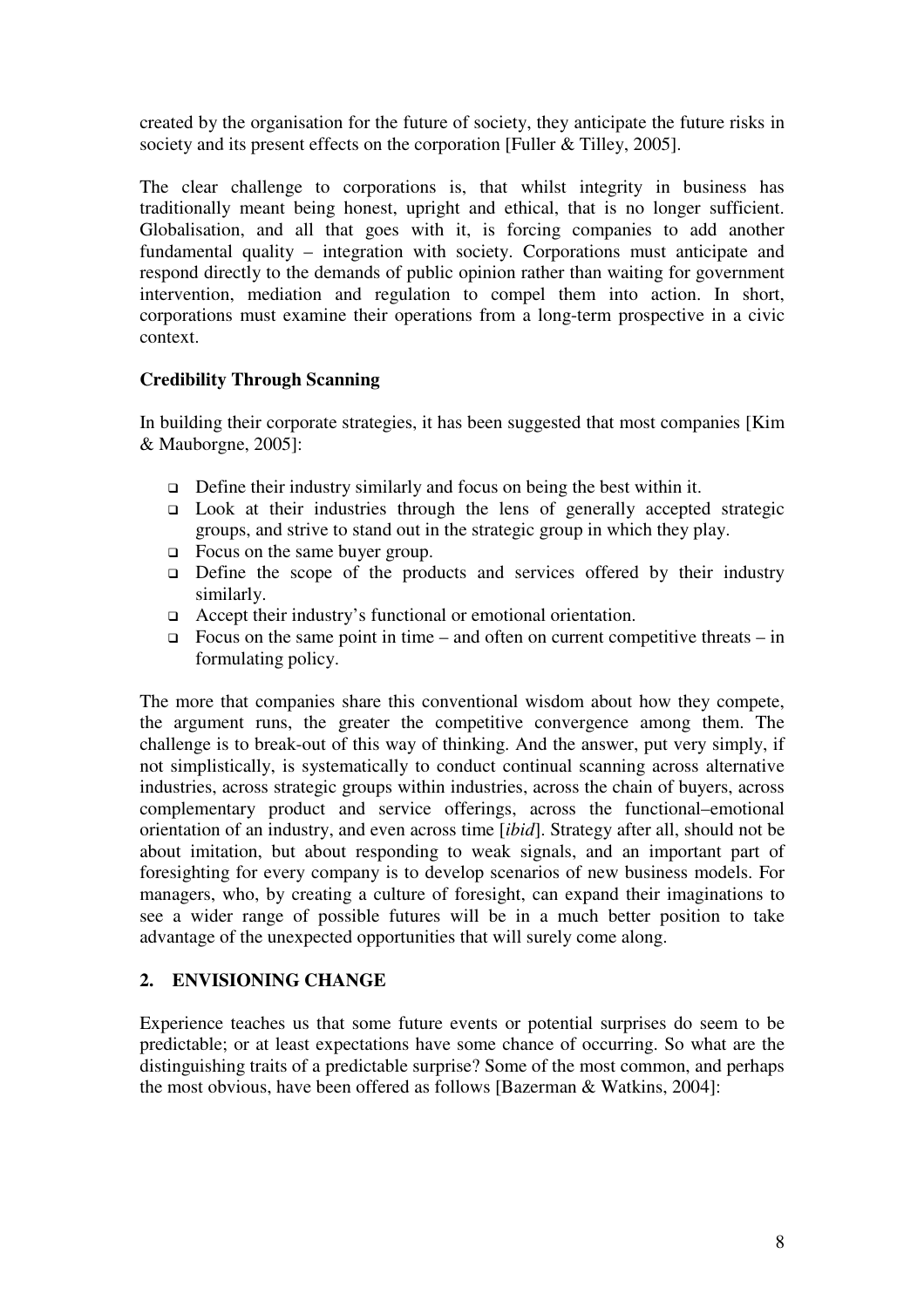- $\Box$  Leaders know a problem exists, and that it will not solve itself.
- $\Box$  Organisational members recognise that a problem is getting worse over time.
- $\Box$  Fixing the problem incurs significant costs now, with benefits delayed into the future.
- Expenditure now avoids a cost in the future, but the reward will largely be unrecognised.
- There is a tendency for decision-makers to maintain the status quo.
- $\Box$  A small minority who benefit from inaction are motivated to subvert action for change.

How can these be addressed? Well, foresighting, and in particular scenario planning, can be a major factor for change by enlisting the people in an organisation with the power to act; creating wide awareness of external imperatives for change; guiding the formulation of operational plans; and creating coherence in management action through the development of consensus in the management team. In addition, scenarios can make a contribution at leadership level through the diffusion of political tension around strategic issues [van der Heijden, 1996].

Three key action areas are:

- Chaos and Complexity
- $\Box$  Cognitive Roots
- Capacity and Capability

#### **Chaos and Complexity**

Comprehending complexity is critical to corporate policy-making and commercial success. Virtually all business organisations are 'complex adaptive systems', popularly referred to as chaotic, and have several central characteristics which have a direct bearing on foresighting and strategic planning. These are [Zeisler & Harris, 2000]:

- $\Box$  Complex adaptive systems have limited predictably. Not no predictability, just limited.
- Small events, epitomised by weak signals, and often hidden by the surrounding noise, can cause great change.
- $\Box$  The most prolific breeding ground for innovation in complex adaptive systems is an area known as 'bounded instability', otherwise known as the edge of chaos.

To enable an organisation to flourish in a world of complexity and within the edge of chaos five dimensions of the necessary business environments have been identified [Ekvall & Tångenerg – Andersson, 1986]:

- *Challenge*; the level of involvement that exists for members of an enterprise in carrying out their roles responsibilities,
- *Freedom*; the degree of independence exercised by individuals within the bounds and context of the organisation's goals and mission.
- *Idea Time*; the amount of time individuals devote to scanning horizons, detecting weak signals, creating ideas and acting on them.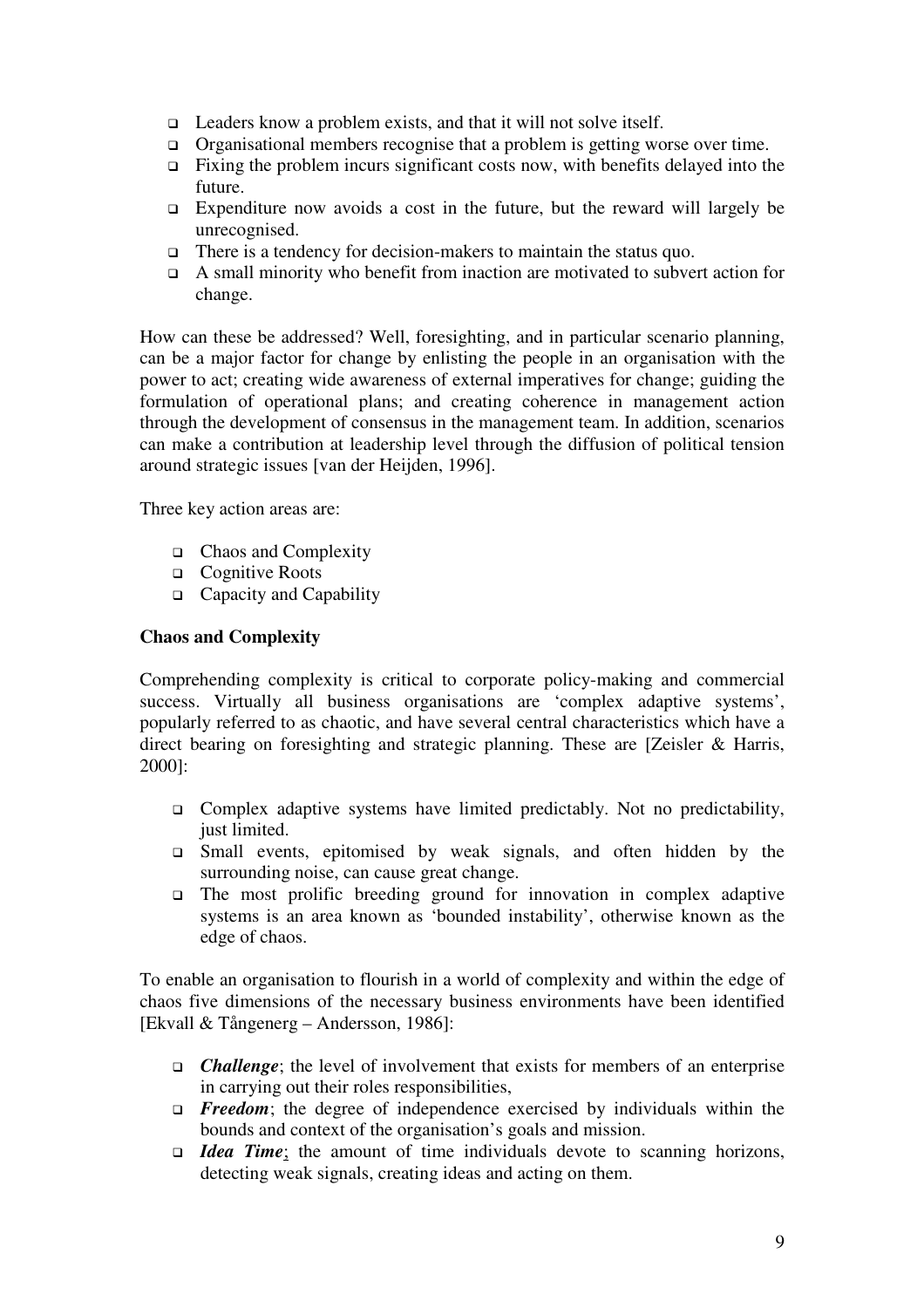- *Risk-taking*; the level of tolerance for uncertainty and ambiguous outcomes, and the willingness to try the unproven and new.
- *Idea Support*; the extent to which ideas are solicited and treated.

Corporations, especially large ones, must appreciate that success at the edge-of-chaos is not about resources but about mind-set. Their leaders must have the will to act quickly on new signals and respond positively to the unexpected.

#### **Cognitive Roots**

We are all now aware that human judgement and decision-making deviates from rationality. Five cognitive biases have been detected that mitigate against change in the face of uncertainty [Bazerman & Watkins, *op cit*]:

- The harbouring of *positive illusions* which lead to the conclusion that a problem does not exist, or it is not serious.
- Interpreting events in an *egocentric manner*, so that credit and blame are allocated in a self-serving way.
- Overly *discounting the future*, and reducing the courage to act now on what seems a distant problem.
- Refusing to confront *unpalatable choices*, and avoiding significant unpopular action to bring about a greater long-term good.
- Reluctance to invest in dramatic action without *personal experience* and vivid data regarding the issue at hand.

These biases or errors often work together. Identifying them by gaining greater understanding of the limits of human cognition, and allowing corporate leaders to create structures which reduce the damage they cause, should be part and parcel of effective foresighting and fruitful scenarios.

#### **Capacity and Capability**

Why do organisations fail? There are, of course, a multitude of reasons according to circumstance, but in the context of envisioning change the following are the most frequently reported.

- $\Box$  Believing what we want to believe, and failing to pay attention to the early signs of change.
- □ Looking at the parts of the organisation and its fields of operation rather than the whole.
- Submitting to the tyranny of the present, and colouring our view of the future with our most recent experience.
- $\Box$  Framing the problem, or the opportunity, incorrectly and asking the wrong questions.
- Overestimating our ability to control the future.
- □ Relying too much on the opinions of experts, who tend to be like-minded and inter-connected, and too little on the value of 'innocent eyes'.
- Ignoring the redefinition of terms, units, services and products.
- Disregarding both developmental and substitution effects.
- $\Box$  Getting the timing wrong.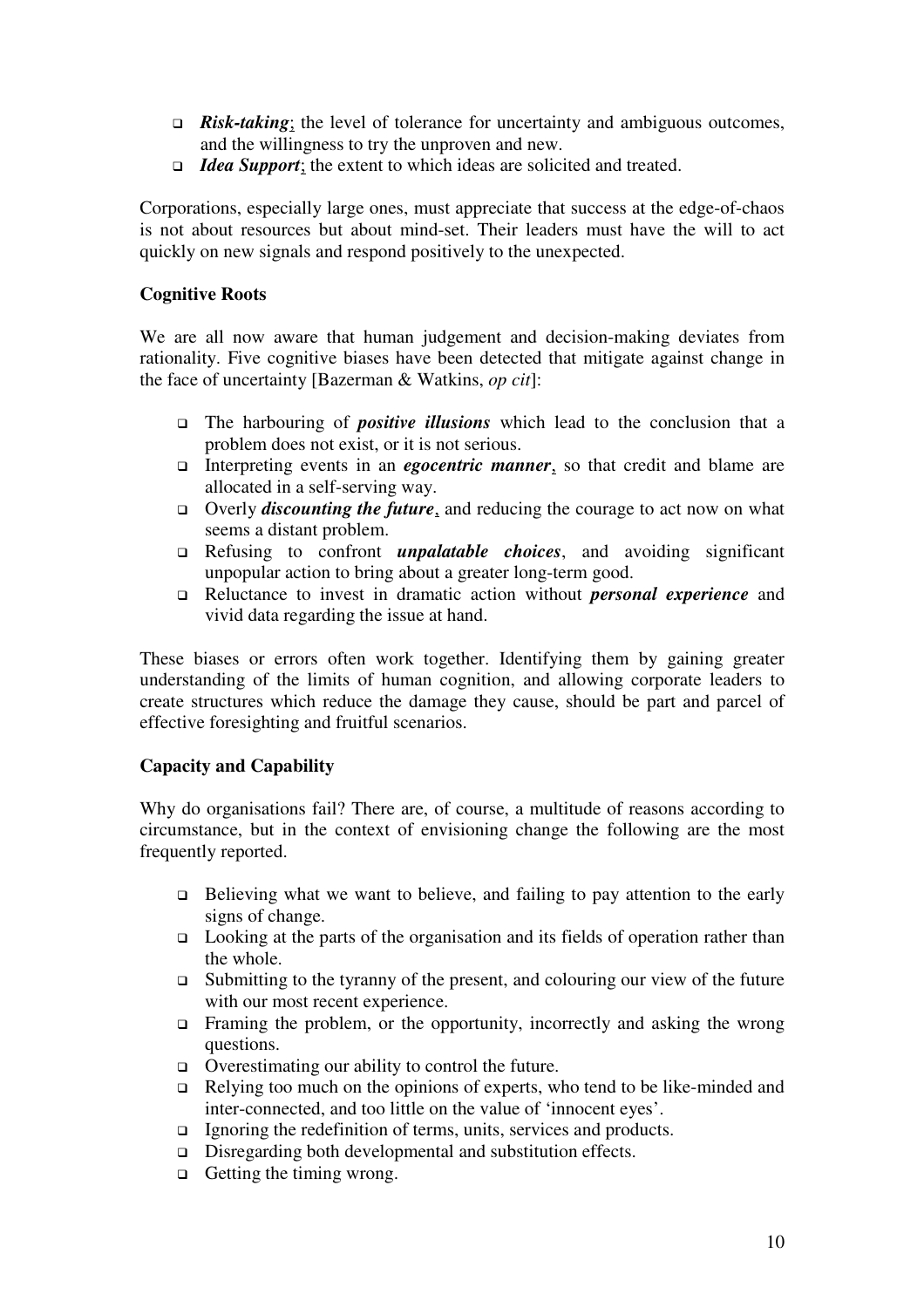- $\Box$  Forgetting that sometimes it takes a long time to get a good idea accepted.
- Neglecting to recognise "what we don't know we don't know" [Heinzen, 1999].

The list is almost endless. Indeed, what is known as 'the Sharpbenders research' [Gringer *et al***,** 1999] highlights the key causes of relative decline in corporations in five categories as follows:

- Adverse development in market demand or increased competition
- $\Box$  High cost structure
- **Poor financial controls**
- $\Box$  Failure of big projects
- Acquisition problems

The strategic reasons for failure identified in the Sharpbenders research included:

- $\Box$  A lack of recognisable strategies in such areas as functional policies, corporate strategy and environmental monitoring.
- $\Box$  Poor expectations or timing of responses to developments such as declining market demand or increasing competition.
- Inappropriate risk-taking, in terms of projects that were too large in relation to the size of the organisation.

At the heart of it, however, there is frequently a lack of exploration of the wider environment and poor understanding of how it is impacting upon the market and the business, and their respective needs and value systems [van der Heijden, 2002]. Scenario thinking helps make organisations adaptive learners better capable of developing a deeper perspective of their long-term business environment.

#### **3. CREATIVITY EXPLORATION**

Arthur Koestler [1964] argued that creativity often springs from the unexpected juxtaposition of realms of thought not often combined. More recently, such multidisciplinary creativity has been called 'intersectional innovation', or more evocatively, The Medici Effect [Johansson, 2004]. Intersection innovations are radical and change the world, the business environment and the market, in leaps along new directions. They can happen, however, in large and small ways, but share the following characteristics [*ibid*]:

- $\Box$  They are surprising and fascinating.
- $\Box$  They open up entirely new fields.
- $\Box$  They provide a space for a person, team or company to call its own.
- They generate followers, which means the creators can become leaders.
- They provide a source of directional innovation for years or decades to come.
- $\Box$  They can affect the world in unprecedented ways.

Creativity of this kind will more usually be found where different realms of expertise find themselves thinking together. The modern research university, or business management consultancy for that matter, with their departmental walls separating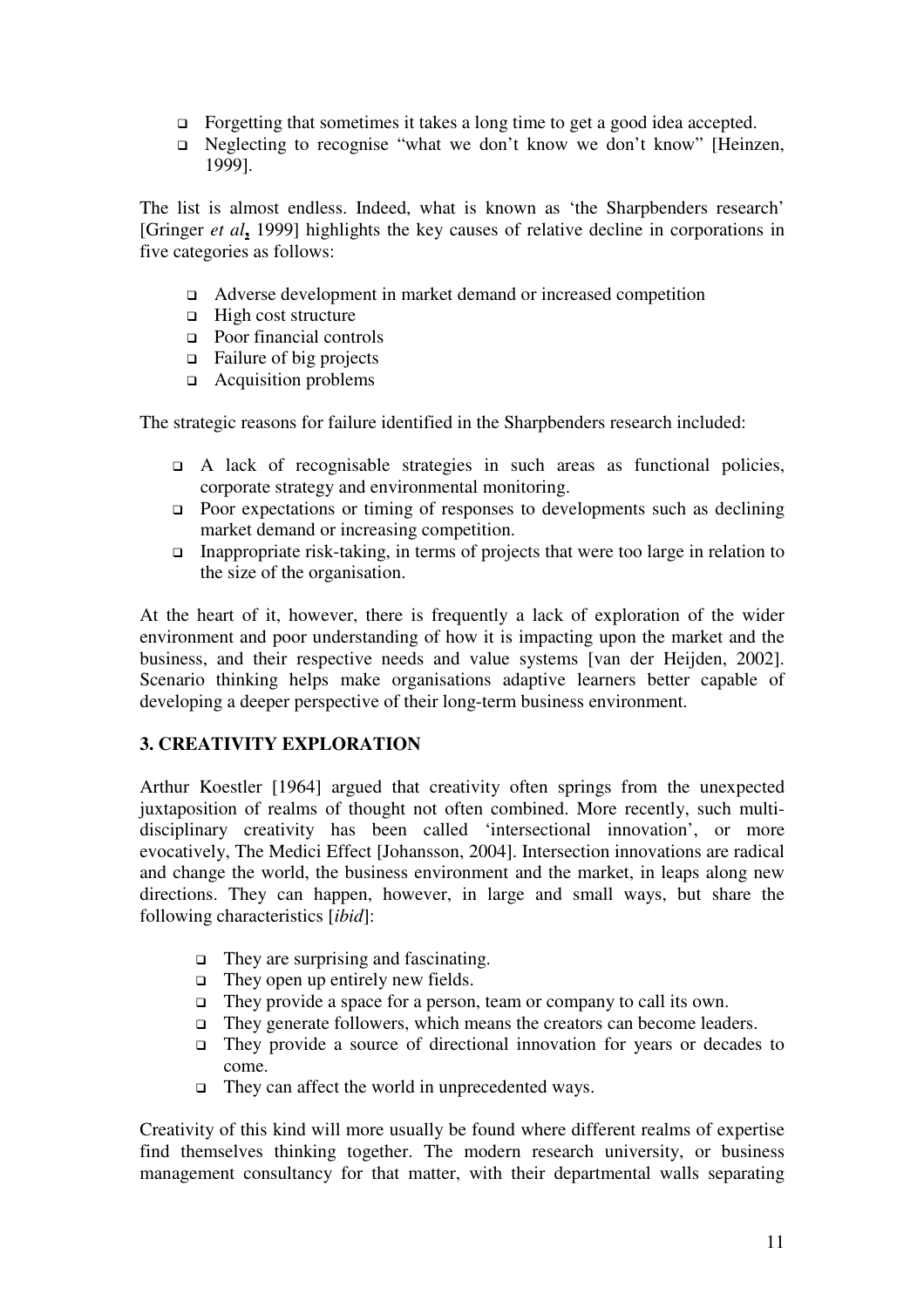different specialities, are scarcely the vehicles for driving such creativity. Indeed, one could hardly do worse. Foresighting, and most especially scenario workshops, whose participants are selected precisely for the diversity of their expertise, offers a far richer medium for the cultivation of creative ideas [Ogilvy, 2002].

Three key action areas are:

- Conceptualisation
- □ Competitive Advantage
- □ Collaboration and Concertation

#### **Conceptualisation**

All organisations come into existence as an act of vision. This vision, or strategic intent, looks to the future and establishes a sense of direction to an organisation, offering a road-map of what lies ahead and generating enthusiasm, focusing attention and instilling confidence. It acts as a nucleus about which may form the grand strategy that goes from identity, through configuration, to action. The vision, thus, represents a future preferred state of the organisation, and will often incorporate an image of a desirable mission, values and even hoped- for alignment of strategy, structure, and culture [Limerick, *et al, op cit*].

The term 'vision', however, is a concept that has become flabby and defamed. The challenge is to construct, through foresighting and scenarios thinking a conceptual framework carefully to define vision, add clarity and bring rigour to the vague and fuzzy concepts swirling around that trendy term. In this, it has been contended that [Collins & Parra, 1996]:

*"A well-conceived vision consists of two major components: core ideology and envisioned future. Core ideology, the yin in our scheme, defines what we stand for and why we exist. Yin is unchanging, and complements yang, the environmental future"*

Conceptualisation through foresight and scenarios also involves the setting of a 'mission'. Mission, in a sense, however, is the ongoing established vision of the organisation, but perhaps more directed, having to do with the purpose of the organisation. Perceptively, the link between vision and mission, or meaning and purpose, has been called the 'psychic centre' of an organisation comprising its most cherished beliefs, true values and preferred direction [Harmon & Jacobs, 1985].

#### **Competitive Advantage**

Much has been researched and written about 'competitive advantage', and much more is likely to come, but in the context of exploring corporate creativity within the field of foresight, and by the use of scenarios, the recent text by W. Chan Kim and Renée Maulborgne [2005] upends traditional strategic thinking. The gist of their thesis, colourfully branded **Blue Ocean Strategy**, is: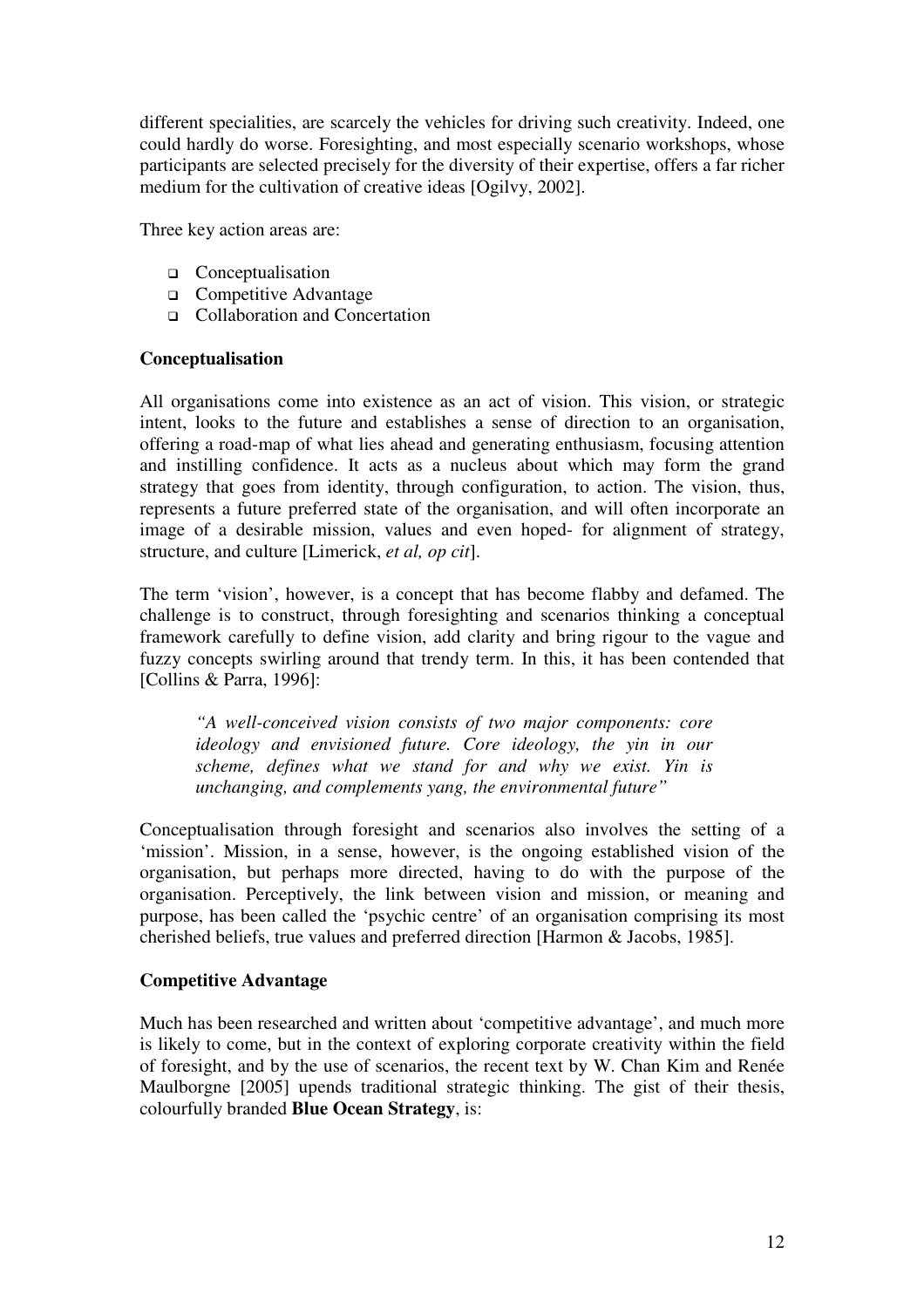- Do not compete in existing market space. Instead, create uncontested market space.
- Do not seek to beat the competition. Instead, make the competition irrelevant.
- Do not exploit existing demand. Instead create and capture new demand.
- □ Do not make the value/cost trade-off. Instead break the value/cost trade-off.
- $\Box$  Do not align the whole system of a company's activities with its strategic choice of differentiation **or** low cost. Instead align the whole system of a company's activities in pursuit of both differentiation **and** low cost.

They establish 'six principles' by which this can be achieved. These can be briefly summarised as [*ibid*]:

- 1. Reconstruct market boundaries [search risk].
- 2. Focus on the big picture, not the numbers [planning risk].
- 3. Reach beyond existing demand [scale risk].
- 4. Get the strategic sequence right [business model risk].
- 5. Overcome key organisational hurdles [organisational risk].
- 6. Build execution into strategy [management risk].

The cornerstone of this **Blue Ocean Strategy** is called 'value innovation' – creating powerful leaps in value for both company and the customers, rendering rivals obsolete and unleashing fresh demand – and the most obvious methodology for implementing it would seem to be some form of Strategic Prospective Through Scenario Thinking approach. [Unsurprisingly perhaps!]

#### **Collaboration and Concertation**

Over the past couple of decades, there has dawned a new age of 'collaborative individualism' – reflecting an era of the empowerment of the individual, and paradoxically, an era in which the interdependence between individuals has grown even stronger. The concept is best described as follows [Limerick, *et al, op cit*]:

"*Collaborative individualism is a worldview held by a growing number of people in Western society. In some organisations it is a management ideology – a view held by the dominant coalition in the organisation. In others it is a complete culture, a shared world of meaning, with its own patterns of values and characteristic systems of action. Collaborative individualism is the dominant culture of network organisations: it stresses the need for individuals to work together with others towards a common vision and mission. But it also stresses their emancipation, their freedom to reject hierarchical organisation and bureaucratic rules"*

The significance of such change is that the five essential elements of foresight [FOREN, 2001] – anticipation, participation, networking, vision and action - come to the fore in corporate strategic policy-making. Further, the most important aspects of foresight process, précised below [Irvine & Martin, 1984], are those most demanded by collaborative business operation in modern corporate affairs.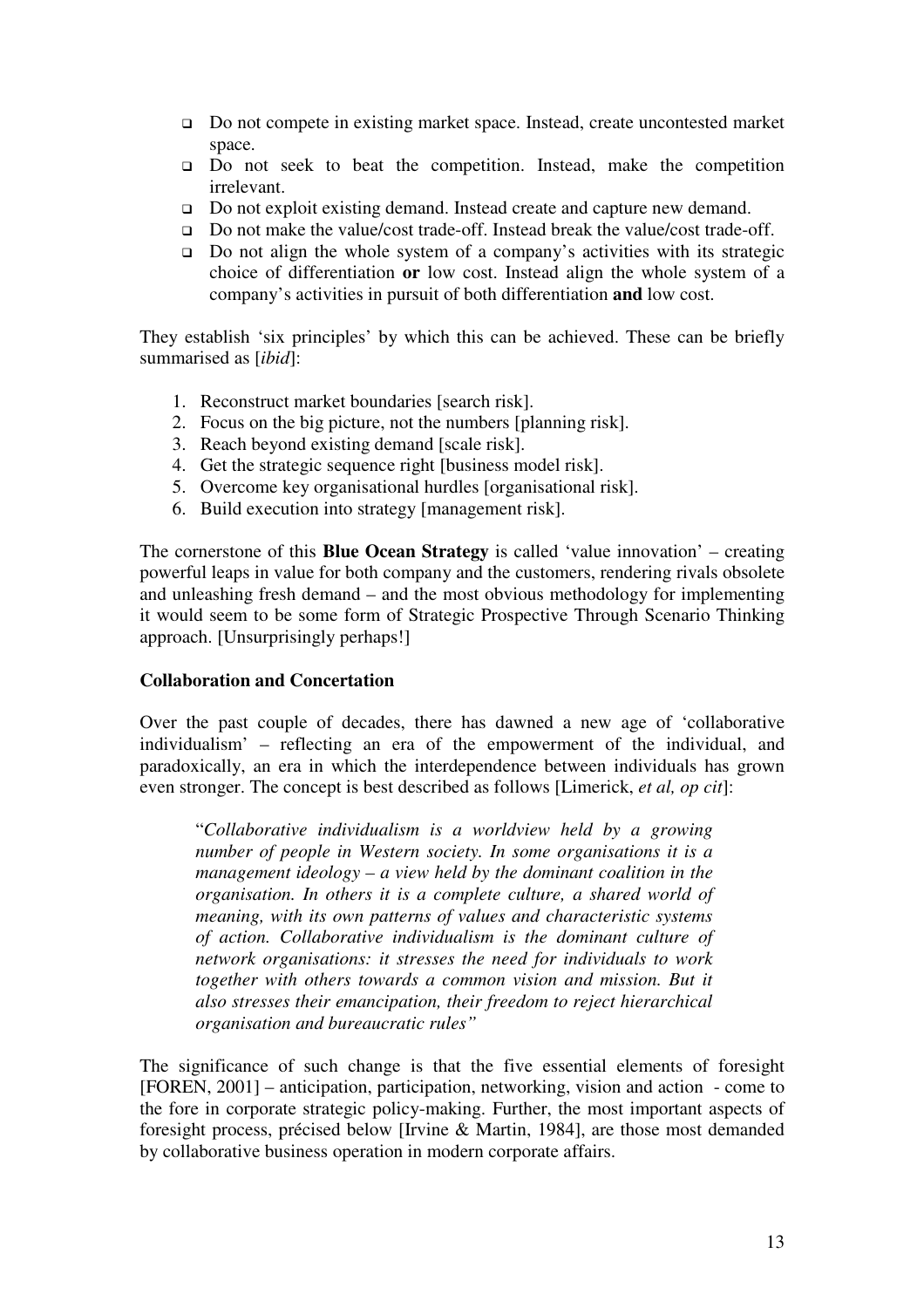- □ Communication between parties concerned.
- □ Concentration on the longer term.
- Co-ordination of research and development.
- Consensus created on future directions and policies.
- Commitment generated among those responsible for implementation of policy.

On top of all this, three powerful forces – the movement of people, the convergence of science, and the leap of computation – are producing more 'intersections' than ever, requiring greater collaborative effort and increased connectivity of thought and action. This challenges foresight itself to move to a higher plane of 'concertation'.

#### **4. COMMUNICATING FUTURES**

Communications are clearly an essential part of strategic planning and policy implementation. If major changes in corporate culture are to take root, participants at every level must comprehend, define, clarify and communicate the nature and implications of those changes. And communications, of course, must fit the needs of the various internal and external audiences. Thus, 'communicability' is a vital characteristic that companies must build into their visioning, foresight and scenario processes. To change the mind-set of planners, executives, and operatives for that matter, the leaders of change in a corporation must first capture and hold their attention. They must ensure a continuing interaction of interest, ideas, and information throughout the organisation.

Three key action areas are:

- □ Conversation
- $\Box$  Connectivity
- □ Composition

#### **Conversation**

The future cannot be measured, but it can be foreseen. Foresight, however, is largely a matter of conjecture, and at the heart of conjecture lies conversation. Organisations, in fact, are essentially networks of personal interconnections based on conversation. Thus, in enabling complex adaptive organisations to look ahead, conversation, in one form or another, becomes a key component of strategic planning.

The art of 'strategic conversation' was first described by Kees van der Heijden [1996] when defining the continuing process of dialectic that takes place within an organisation as part of scenario planning exercise – and beyond – to form a shared mental model of the organisation, its goals, and the way in which it sets out to achieve them. There are many, interrelated, reasons for conducting strategic conversations, which have usefully been summarised as follows [Ratcliffe, 2002]:

- Establishing the goals and objectives of the organisation.
- Comprehending the mental models of the decision makers.
- $\Box$  Bringing to the surface trend-breaking developments.
- **Q** Correcting institutional myopia.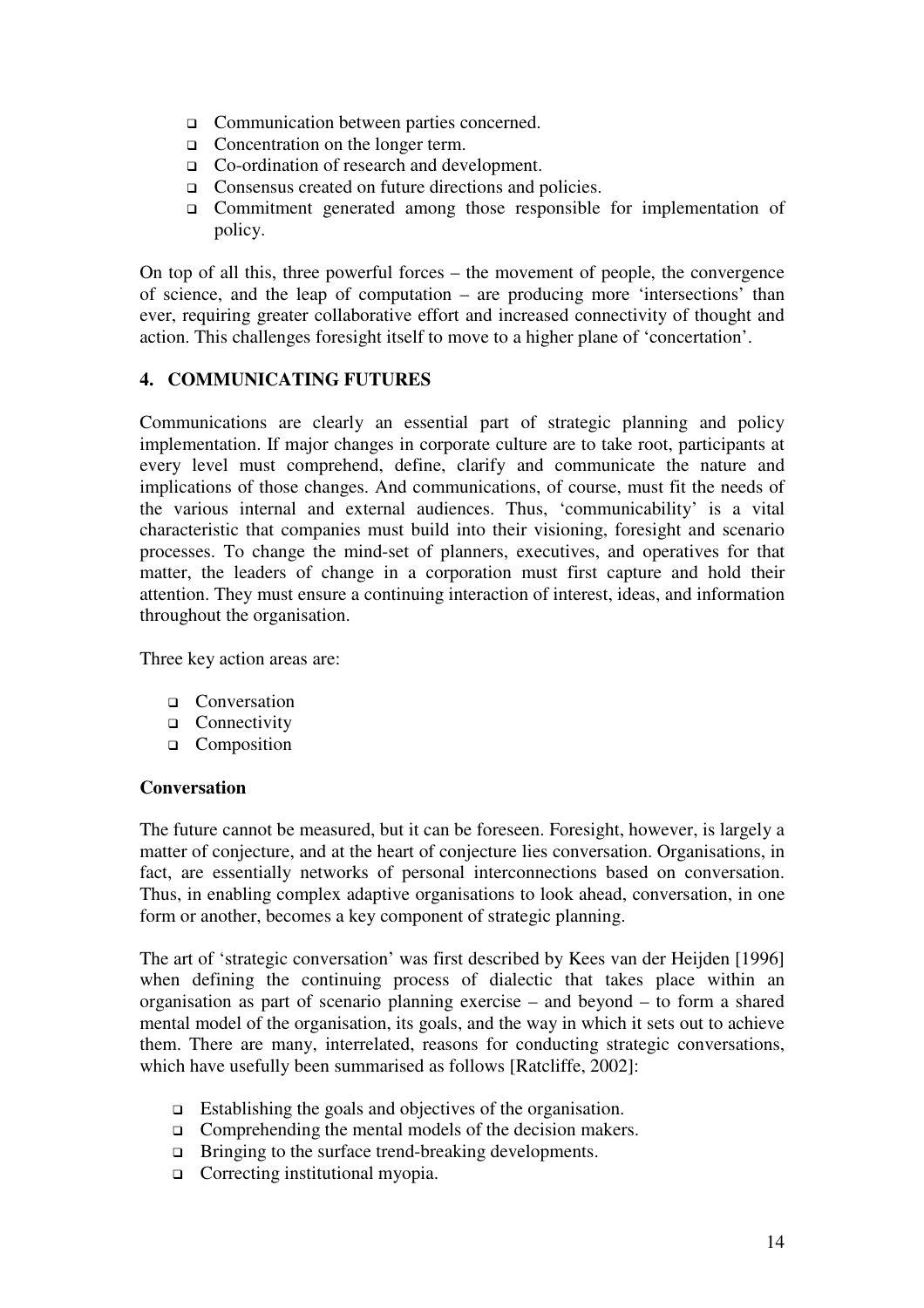- Recognising fresh external signals of prospective change.
- $\Box$  Eliciting strategic insights and intuitions.
- Discovering the concerns of 'key players' about the future
- Identifying burning questions of the moment.
- □ Confirming issues and trends.
- Assisting in undertaking predictability, impact and uncertainty.
- Starting to form a strategic vision.
- $\Box$  Helping to construct a set of scenario logics.
- □ Capturing a range of perspectives.
- □ Tackling and reducing complexity.
- Determining competitive advantage and distinct competencies.
- □ Exploring uncontested market space.
- $\Box$  Committing decision-makers to the foresight and scenario planning process.
- Diagnosing difficult decisions or awkward people that might hamper the process and defusing them.
- □ Setting the strategic agenda.

The underlying purpose, however, is that strategic conversation leads to action, having investigated the 'hows' and the 'whys', as well as the 'whats' of experience.

#### **Connectivity**

Connectivity has been described as a critical driver of business futures [Altherton, 2005]. The very term 'only connect' was the constant admonition of the great English novelist EM Forster, and has always been the hallmark of genius – a Darwin, a Bohr or an Einstein. But connectivity is learnable. It requires, nevertheless, a methodology, and, unsurprisingly, foresighting through scenarios is particularly well-suited to creating a connected learning organisation.

One of the main challenges to achieving greater connectivity is breaking down conventional barriers within and around corporations. Some of the ways in which this can be done are [Johansson, op cit]:

- *Exposure to a diverse range of cultures* ethnic, class, generational, professional, or organisational.
- *Learn differently* interdisciplinary, cross-disciplinary, multi-disciplinary and transdisciplinary.
- *Reverse assumptions* **–** to free the mind from preconceived notions.
- *Try adopting different perspectives* Leonardo da Vinci believed in viewing things from three stances, and 'triangulation' is a well accepted research convention.
- *Groups can be smarter than individuals* in shaping the future, we have to allow space for the future to shape itself, as group wisdom frequently finds better solutions, and allows new ways of working and being able to emerge.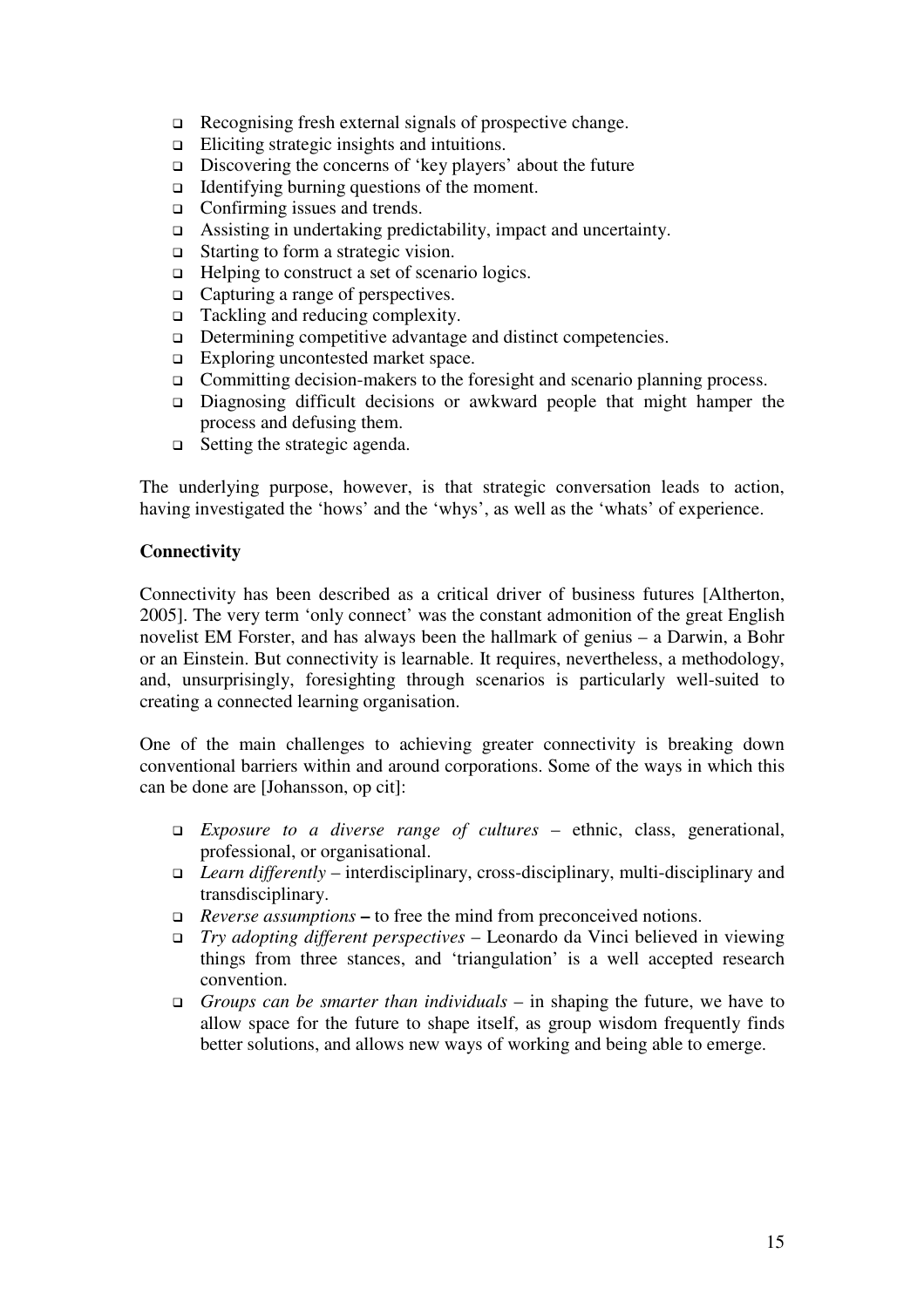In terms of corporations, connectivity and scenarios, the experience of Battelle in turning technologies into products is worth recording [Barbera, 2001]:

*"Scenarios have become an extremely useful tool to engage and join people and their dreams within very real contexts. Everyone can understand and relate to these ideas because they've emerged from the collective, collaborative efforts between technologists and market visionaries. People become passionate about their involvement in what they've created. Scenarios are used to elicit and discover innovation as well as drive it towards realisation. Scenario creating is fuelling Battelle's innovative efforts and is right in alignment with Gordon Battelle's vision of so many years ago."*

#### **Composition**

As previously indicated, at DIT we have been using the Prospective Through Scenarios method of strategic thinking in much of our work. This requires the assiduous shaping of a preferred future, or prospective, and the careful composition of alternative scenarios through which that vision can be created. Indeed, scenario thinking has become central to most of our studies and by far our favoured technique within the prospective methodology. It facilitates participation, stimulates the imagination, reduces inconsistency, builds a common language, structures collective thinking, avoids dogmatism and fosters a shared view and collaborative ownership. Scenario thinking, or scenario planning, is not, or course, a tool for making forecasts or predictions. The future remains as uncertain and unpredictable as ever. Rather it is a tool for better decision-making. In particular it is a decision-making tool of great power in a world where there is a growing recognition of many disparate values, aspirations and beliefs, where no single truth subsumes all others. A regulatory scientific worldview of mechanistic systems has evolved into an awareness of an uncertain world woven together by elaborate networks of information where relationships among things and between forces matter most.

Next, one hopes that an emerging wisdom will promote the cause of a responsible and relational worldview as a foundation for understanding how a collective, collaborative, coherent vision of the future might best be framed. It is here that scenarios become a vital tool for furthering dialogue among differences. Each ethical standpoint has the chance to design its own scenarios of the future embodying their respective hopes and fears within the storylines. Scenarios can help foster comprehension of, and empathy towards other peoples visions for tomorrow. Scenarios are only stories after all – not ideologies or matters of faith – but simply ways of exploring alternative possibilities. They do, however, provide a way of having more imaginative and coherent conversation about the future. And since there is more than one plausible scenario, scenario thinking and planning enables a dialogue to be conducted without winners and losers. Indeed, it has been said that [Schwartz, 2002]:

"*The differences among us are the most important tools for creating a diversity of possible futures, giving real meaning to human freedom".*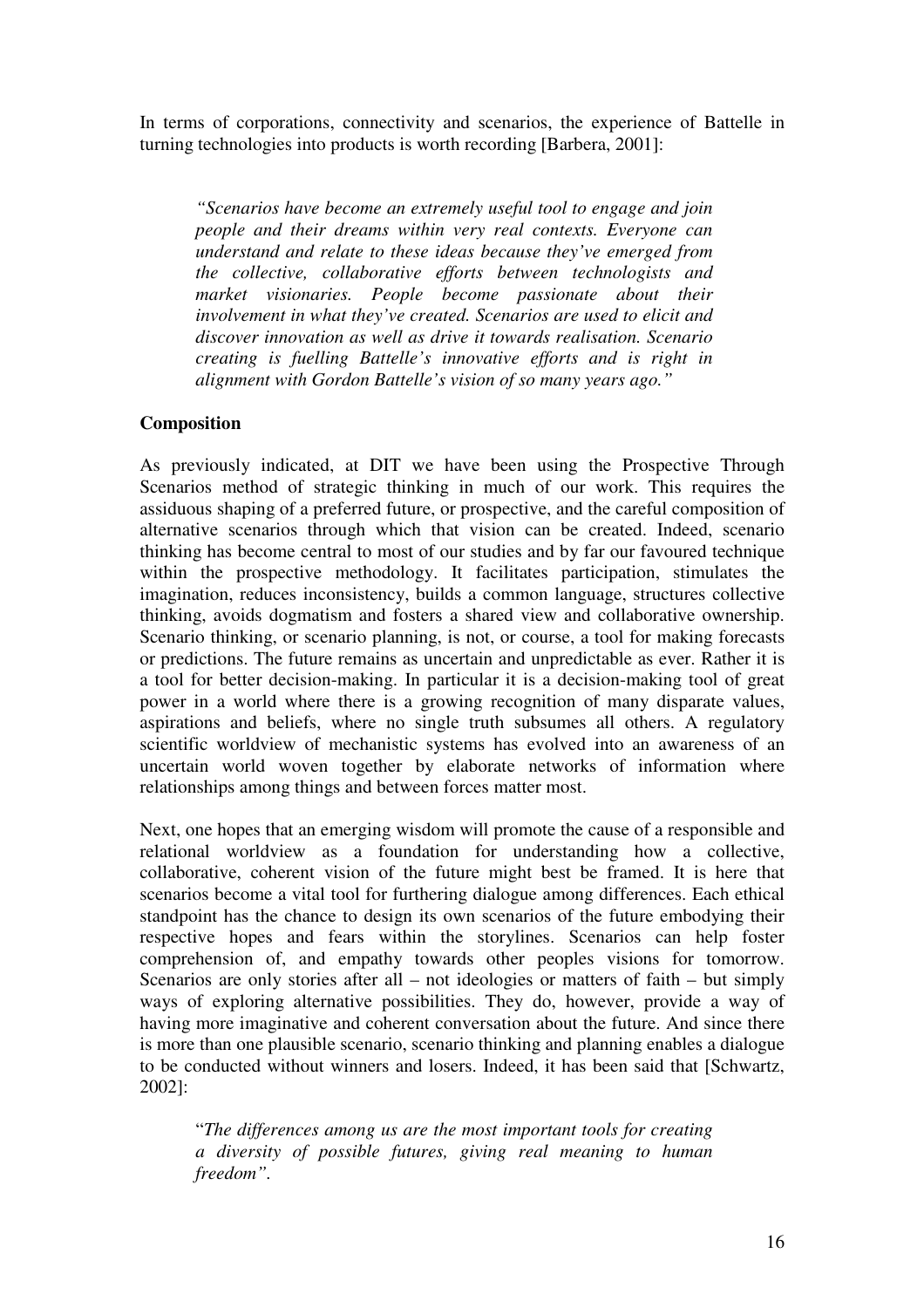#### **5. CHAMPIONING PROSPECTIVE THROUGH SCENARIOS**

The culture of a company and the way in which it is led are imperative to its successful functioning. Corporate culture and corporate leadership are inextricably linked. One without the other is useless. From the standpoint of culture, a company's top leaders are responsible for defining, upholding and where necessary – evolving the company's culture. Such leaders must provide direction, reason and motivation [Scott, 2001]. They must also have the ability to prioritise, guide and work within teams, explaining the vision and strategic direction to others, and galvanising their collective and collaborative action towards it. Accepting the critical need for vision, Alberto Cohen of Shell [2001] suggests two other essential qualities:

*"One is 'sustainable thrust', the never-ending push that maintains momentum at any stage of the process. The other is 'dialogue', as the ability to keep open, clear and reliable channels of communications in time and space within a company."*

With regard to foresighting, leaders are able to use the information developed from the programme, especially where scenarios have been employed, to help identify trends, people and technologies that may impact upon their business. Indeed, the very process of constructing scenarios requires inputs from throughout the organisation, which allows the communication and creativity between people to flow more freely, and provides the vision required for successful leadership. In fact, scenario planning, leading to the formulation of a 'prospective' can be the discipline that helps corporations gain comfort with change, but it needs championing.

Three key action areas are:

- Commitment
- □ Confidence
- □ Catalysts

#### **Commitment**

There is little point in conducting a prospective through scenarios process for the purposes of strategic planning if decision makers at all levels of the organisation are not involved. In particular, the imprimatur of the leader of the organisation upon a scenarios exercise is of great importance, and sends a strong signal to that organisation that the project is a serious one. Just as crucial, however, is the support and participation of senior management 'down the line'. If line managers do not fully subscribe to the process, have problems in understanding the need for developing scenarios, or cannot endorse the logic supporting particular plots, then they cannot be expected to appreciate the critical implications of various scenarios, or even to know what questions they ought to ask that would link scenario content to current or future decisions. Some key lessons in respect of corporate commitment can be summarised as follows:

- $\Box$  Establish clear goals.
- $\Box$  Connect with strategic planning.
- **Resolve whether the purpose is learning or planning**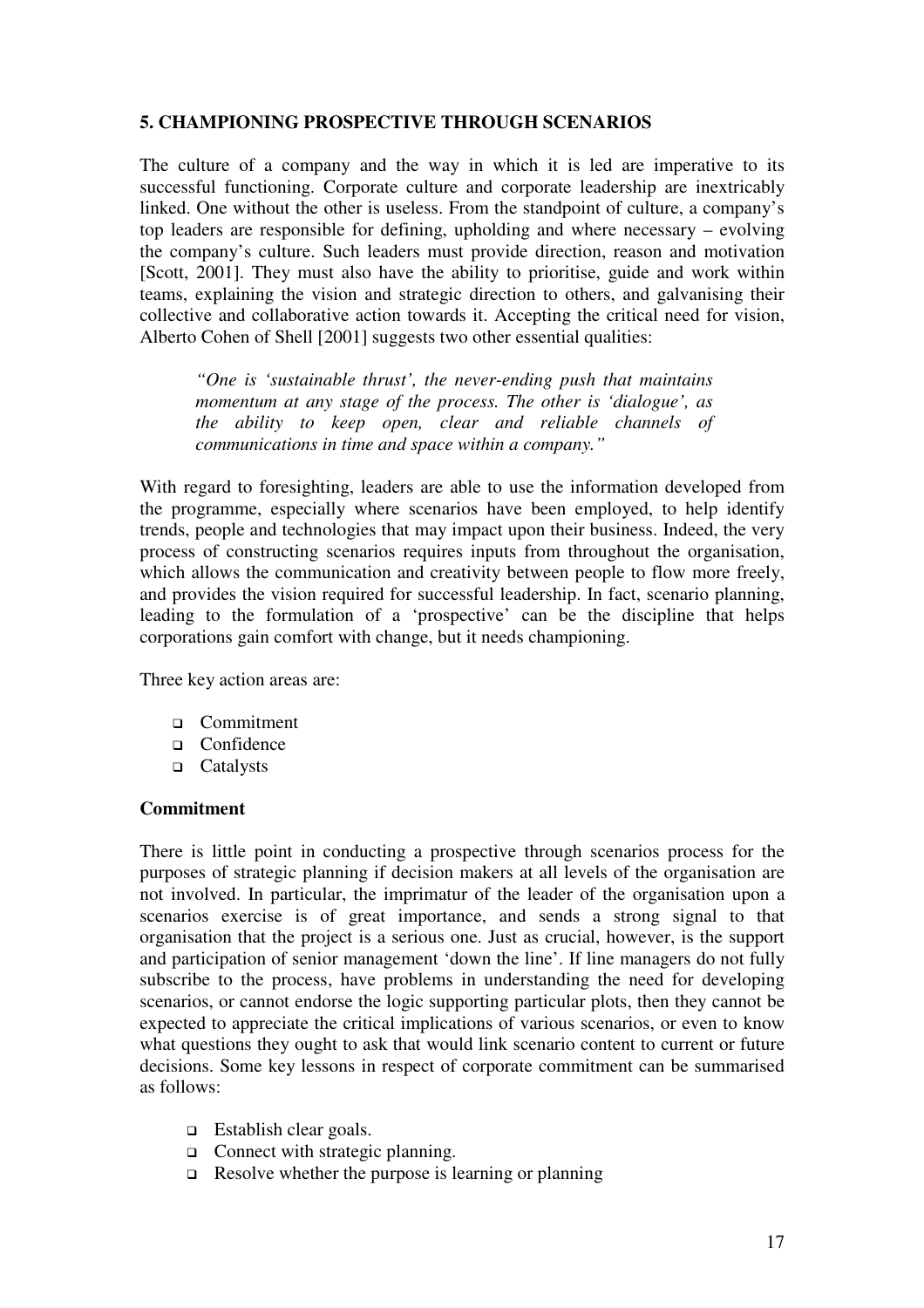- $\Box$  Decide who exactly the target audience is.
- Determine precisely which issues or topic the organisation is trying to understand
- □ Pose a pertinent strategic question.
- **Example 1** Remember that scenarios are not predictions.
- Involve decision-makers in the initial process.
- □ Take great care in scenario team selection.
- $\Box$  Do not underestimate the amount of work involved.
- **Employ a recognisable formal method.**
- $\Box$  Foster executive ownership of the process.
- $\Box$  Determine who is responsible for taking action

#### **Confidence**

Involving and committing the key stakeholders, internally and externally, is paramount in achieving a successful outcome to a prospective through scenarios exercise. Gaining their confidence, however, is paramount. A broad base through optimising connections among a variety of networks, and an inclusive approach towards all agencies and individuals who might be affected, should be sought. At the end of the day, it is about people, and their support. Again, a few key lessons can be listed:

- $\Box$  Foster comprehension of the purpose of the exercise.
- □ Agree what can be done, and what cannot.
- Aim ultimately to develop a shared vision of the future.
- □ Create a common language within the organisation.
- □ Pay attention to the 'organisation culture'.
- $\Box$  Recognise that there are many ways of conducting scenario planning exercises.
- Do not limit the scope of the exercise.
- Go for depth as well as breadth.
- □ Undertake a pilot study if possible.
- Hold an induction or training workshop.
- $\Box$  Make sure the process is continuous and cumulative.
- Appreciate that 'brainstorming' is at the heart of it all.
- $\Box$  Make the recommendations simple, clear and relevant.
- $\Box$  Demonstrate the feasibility of the recommendations.
- $\Box$  Appreciate that there are other results as well as formal recommendations.
- □ Provide a proper framework for results.
- $\Box$  Be aware that success is hard to pinpoint.
- Recognise that corporate learning is an iterative process.

#### **Catalysts**

The process of prospective through scenarios is often more important than the product. Bringing the right people together to share their perceptions and ambitions, and enabling them to think creatively and flexibly, is frequently as valuable as the particular findings from the effort. The scale of the study, moreover, is not necessarily commensurate with the impact. Sometimes short, simple exercises can be every bit as effective as more extensive, elaborate ones. What matters is when, how, why and for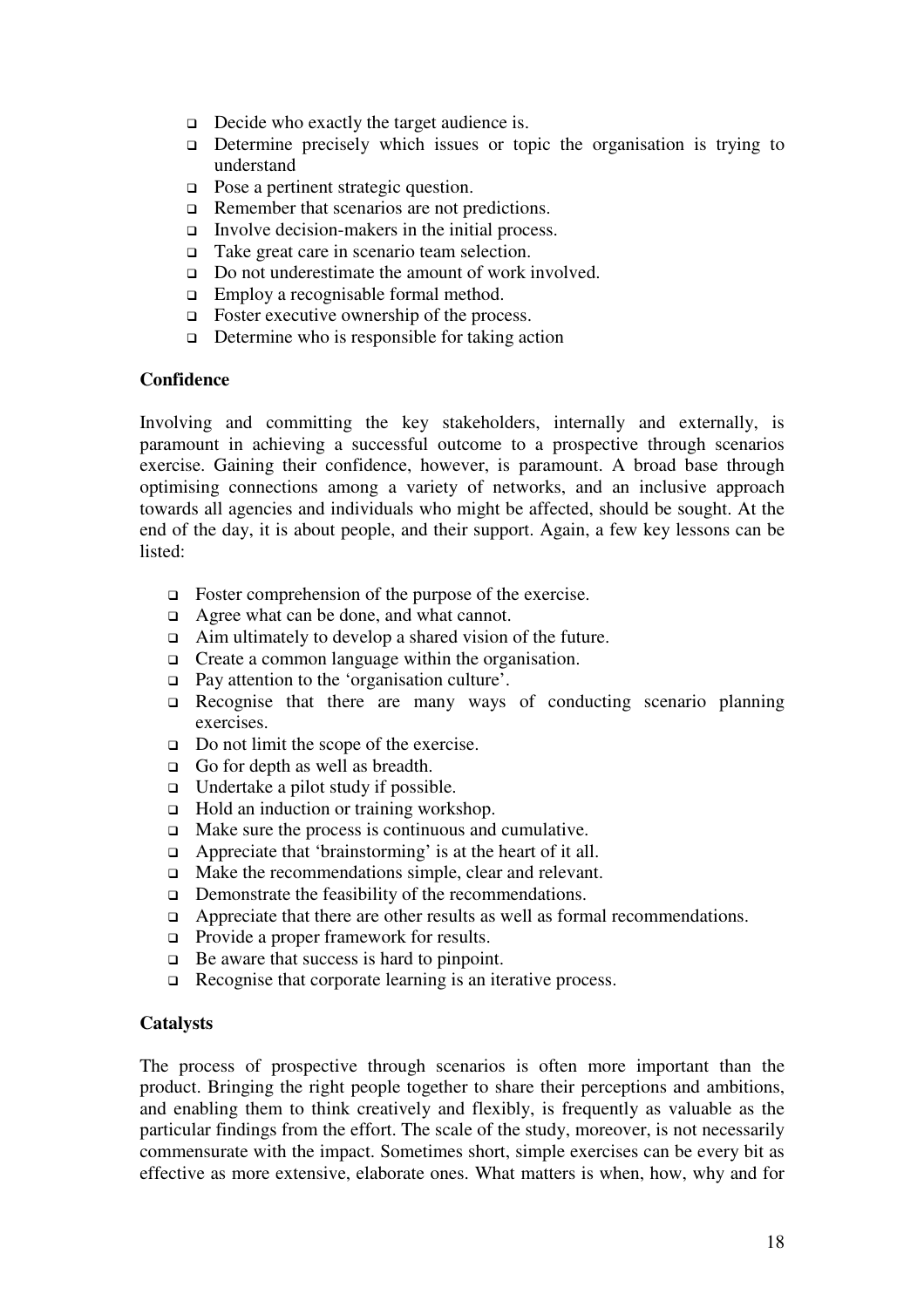whom they are conducted. In this, certain ingredients, actions or decisions can have a catalytic effect upon the process and its outcome. Once more, a few key lessons can be recorded:

- Find a 'champion'.
- $\Box$  Include diverse interest groups and key actors.
- $\Box$  Take testimony from experts.
- Introduce a few 'remarkable' people.
- Choose an experienced and appropriate facilitator.
- $\Box$  Use consultants prudently.
- Remember that time and timing are all-important.
- $\Box$  Establish links with similar activities elsewhere.
- Have an awareness of the value of 'metaphor'.
- Recognise that anecdotes and aphorisms can be helpful.
- Invoke a feeling of crisis.
- □ Secure the inclusion of relevant and compelling information.
- Choose evocative and germane names for the scenarios.
- Concentrate on 'pivotal uncertainties'.
- □ Connect the costs and benefits of the recommendations.
- Devise a set of indicators for implementation.
- $\Box$  Be innovative in presentation.

All the 'key lessons' linked in the sections above are more fully explored and explained elsewhere [Ratcliffe, 2003].

# **CONCLUSION**

Whilst this paper has concentrated upon describing some of the 'grand challenges' facing corporations in the modern world, and suggesting how foresight, more preferably prospective through scenarios, can help explore, explain and enact change, there is a bigger picture of organisational transformation that calls for a futures view and appraisal. Put simply, the accent of management theory and business practice will have to shift from a preoccupation with the 'formal organisation' to focus on a kind of corporatism grounded in post-modern, disorganised capitalism. This will be characterised by discontinuity, loosely-coupled systems, synergies, and alliances, collaborative individualism, social sustainability, holism, leadership diversity and a participant-centred paradigm [Limerick, *et al, op cit*]. And, it will require a new philosophy, knowledge base and methodology. One which concentrates on the actor rather than the structure, and contextualisation rather that universalism. It is also one which treats the participant as researcher, promoting the role of involved individual's interpretations and explanations of subjective experience as essential for adequate strategic thinking, planning and action [*ibid*]. Above all, it will be a value-driven system that fosters the evolution of the socially sustainable organisation. This requires the 'proactivity' of prospective founded on the 'imagineering' of scenarios. For, to return to where we started, we can shape the future if we can first imagine it. This is the greatest challenge of all.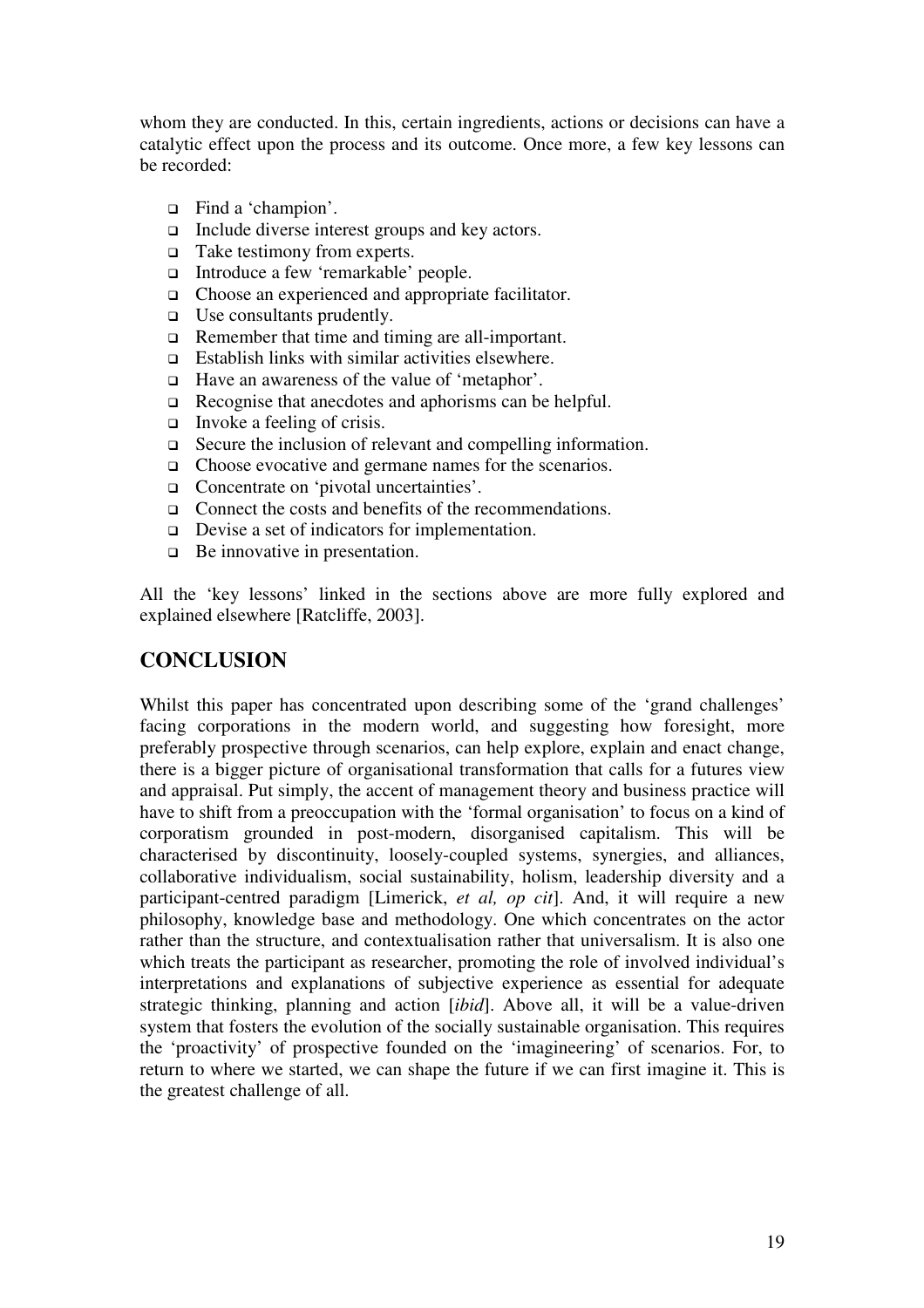### **References**

Altherton, A. [2005]. "A Future for Small Business" **Futures**, (November forthcoming)

Bazerman, M. and M. Watkins. [2004]. **Predictable Surprises**. Harvard Business School Press, Boston, Mass.

Cohen, A. [2001]. Quoted in Scott below.

Collier, J. and T. Fuller. [2005]. "Corporations, ethics and global futures". **Futures**, Vol 37, p  $111 - 116$ .

Collins, J. and J. Parra. [1996]. "Building Your Company's Vision" **Harvard Business Review**, Sept/Oct, p 65-77.

Economist. [2005]. "The Good Company". Leader, January 22<sup>nd</sup>.

Ekvall, G, and Y. Tangeberg-Andersson. [1986]. "Working Climate and Creativity". **Journal of Creative Behaviour**, Vol 20 No. 3. [Quoted in Zeisler & Harris below].

FOREN [2001]. **A Practical Guide to Regional Foresight.** European Commission, Brussels.

Fuller, T. and F. Tilley. [2005] "Corporate ethical futures". **Futures**, Vol 37 p. 183- 197.

Gringer, P. D. Mayes and P. McKiernan [1989]. **Sharpbenders: The Secrets of Unleashing Corporate Potential**. Blackwell, Oxford

Harman, F. and G. Jacobs [1985]. The Vital Difference: Unleashing the Powers of Sustained Corporate Success. AMACOM, New York.

van der Heijden, K. [1996]. The Art of Strategic Conversation. Wiley, Chichester.

van der Heijden, K. [2002]. **The Sixth Sense: Accelerating Organisational Learning with Scenarios**. Wiley, Chichester.

Heinzen, B. [1999]. "Why we get our forecasts wrong". **Scenarios and Strategy Planning**, August/September.

Irvine, J. and B. Martin. [1984]. **Foresight in Science.** Pinter, London.

Johansson, F. [2004]. **The Medici Effect: Breakthrough Insights at the Intersection of Ideas, Concepts and Cultures.** Harvard Business School Press, Boston, Mass.

Koestler, A. [1964]. **The Act of Creation**. MacMillan, New York.